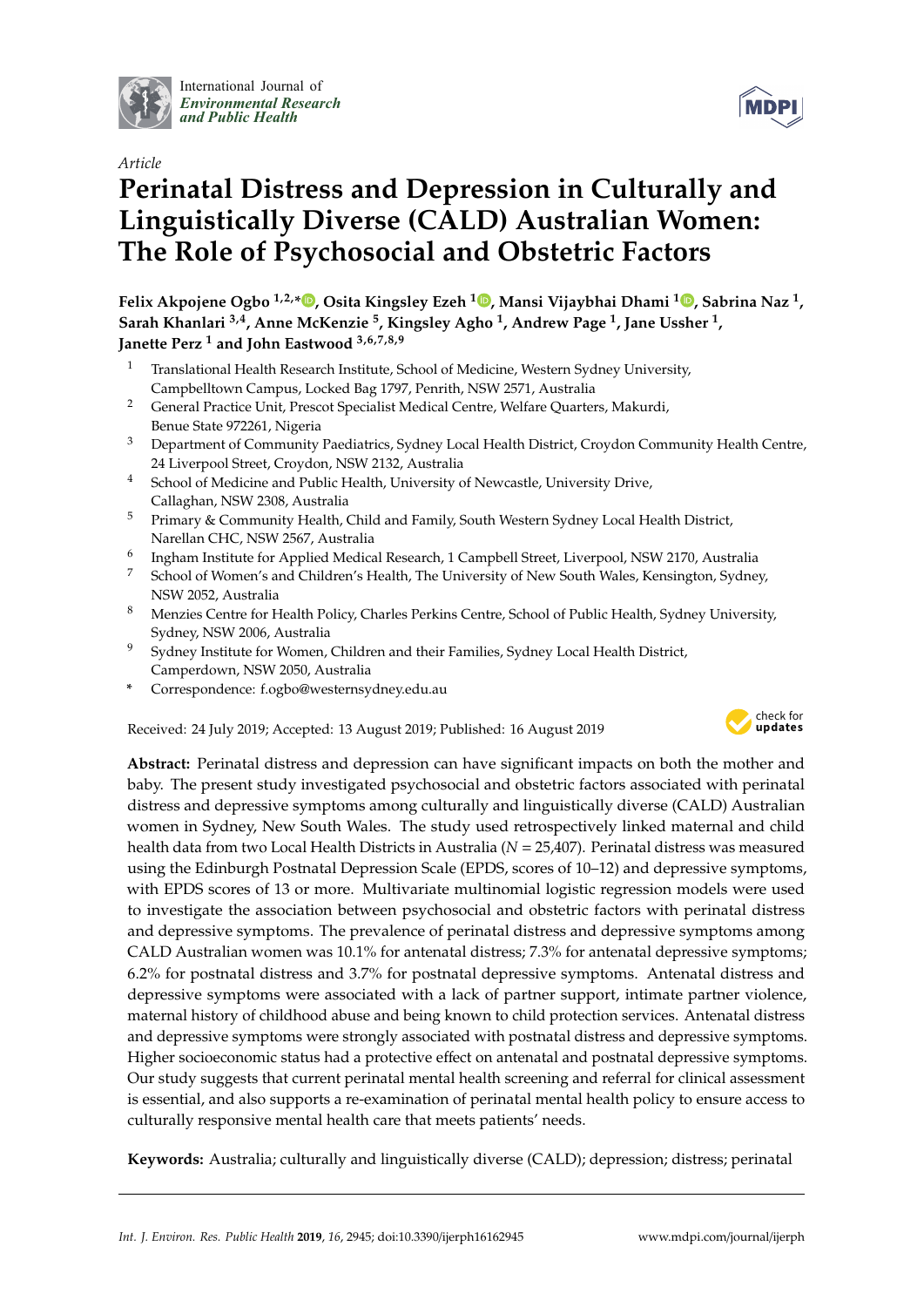## **1. Introduction**

Worldwide, depression is one of the leading causes of health loss, in terms of disability-adjusted life years. In 2017, depression was the second leading cause of disability-adjusted life years (after low back pain) among Australian women aged 15–49 years [\[1\]](#page-17-0). Perinatal depression (the occurrence of depression from conception to 12 months old postpartum) is a major mental health issue among women as it can have substantial health effects on both the mother and baby [\[1\]](#page-17-0). Evidence indicates that perinatal depression is associated with low birth weight, behavioural and cognitive problems, as well as delays in childhood language acquisition [\[2–](#page-17-1)[6\]](#page-17-2). For the mother, the effects of perinatal depression may include non-adherence to antenatal care schedule, insomnia, poor appetite and weight gain, and poor social-emotional interaction with other family members. Low risk of suicidal ideation and suicide has also been documented in some women who reported perinatal depression [\[2](#page-17-1)[–5\]](#page-17-3).

Maternal distress plays a significant role in mother–infant interactions and can have adverse consequences for child growth and development [\[3,](#page-17-4)[7\]](#page-17-5). Maternal distress can also amplify parenting stress, with subsequent impacts on the biopsychosocial profile of both the mother and her infant [\[8–](#page-17-6)[10\]](#page-17-7). In Australia, despite frequent contact between women and healthcare practitioners in the perinatal period, the majority of women do not seek help for symptoms of perinatal distress [\[3](#page-17-4)[,11](#page-18-0)[–13\]](#page-18-1). Past studies have reported links between maternal distress and postnatal depression [\[14,](#page-18-2)[15\]](#page-18-3). However, it is not clear whether maternal distress during pregnancy is related to postnatal distress and/or postnatal depression, particularly among culturally and linguistically diverse (CALD) Australian women; nor has there been studies that report on the relationship between psychosocial and obstetric factors with maternal distress during pregnancy among this subgroup of women.

Many Australian jurisdictions use the term 'CALD' to describe migrant and refugee communities with diverse ethnic background, traditions, food, nationality, language, dress, societal structures, art and religious characteristics [\[16,](#page-18-4)[17\]](#page-18-5). The term is often used to characterise a subpopulation who are often socioeconomically disadvantaged for the purpose of focused interventions and research [\[18,](#page-18-6)[19\]](#page-18-7). For example, evidence has shown that women from CALD backgrounds were more likely to report intimate partner violence [\[20\]](#page-18-8) and depressive symptoms [\[21\]](#page-18-9), and also less likely to use sexual and reproductive health services [\[22](#page-18-10)[,23\]](#page-18-11) compared to those from non-CALD backgrounds.

In most Australian primary health care settings, the Edinburgh Postnatal Depression Scale (EPDS) is routinely used to identify women who may be experiencing or are at risk of perinatal depression, and referral for health professional assessment and management. The use of the EPDS is also important in research relating to perinatal depression to inform targeted policies and practices [\[5](#page-17-3)[,24\]](#page-18-12). Additionally, the utility of the EPDS to screen for perinatal distress and borderline personality disorder has also been described in recent Australian studies [\[25,](#page-18-13)[26\]](#page-18-14) and internationally [\[27\]](#page-18-15).

In recent years, studies have examined the relationship between psychosocial and obstetric factors with perinatal depression among Australian woman based on the EPDS [\[14,](#page-18-2)[21](#page-18-9)[,28\]](#page-18-16). These efforts, although useful, did not specifically consider the association between these psychosocial and obstetric factors and perinatal depression among women from CALD backgrounds; nor did these studies capture emerging evidence on the impact of psychosocial and obstetric factors on maternal perinatal distress or assess the relationship between antenatal distress and postnatal distress or depression in this subgroup of women. Additionally, Australian mental health services usually do not adequately capture information on CALD subgroups [\[29](#page-18-17)[,30\]](#page-18-18), and thus, generalities of perinatal depression evidence can mask specifics, with the potential for policy-makers and practitioners to design interventions that may not meet patients' needs.

To address these gaps in knowledge, the present study aimed to investigate the psychosocial and obstetric factors related to perinatal distress and depression among Australian CALD women in Sydney, New South Wales. In addition, the study will offer insight into the potential factors associated with perinatal distress and depression among CALD Australian women in order to inform culturally-respectful and focused interventions.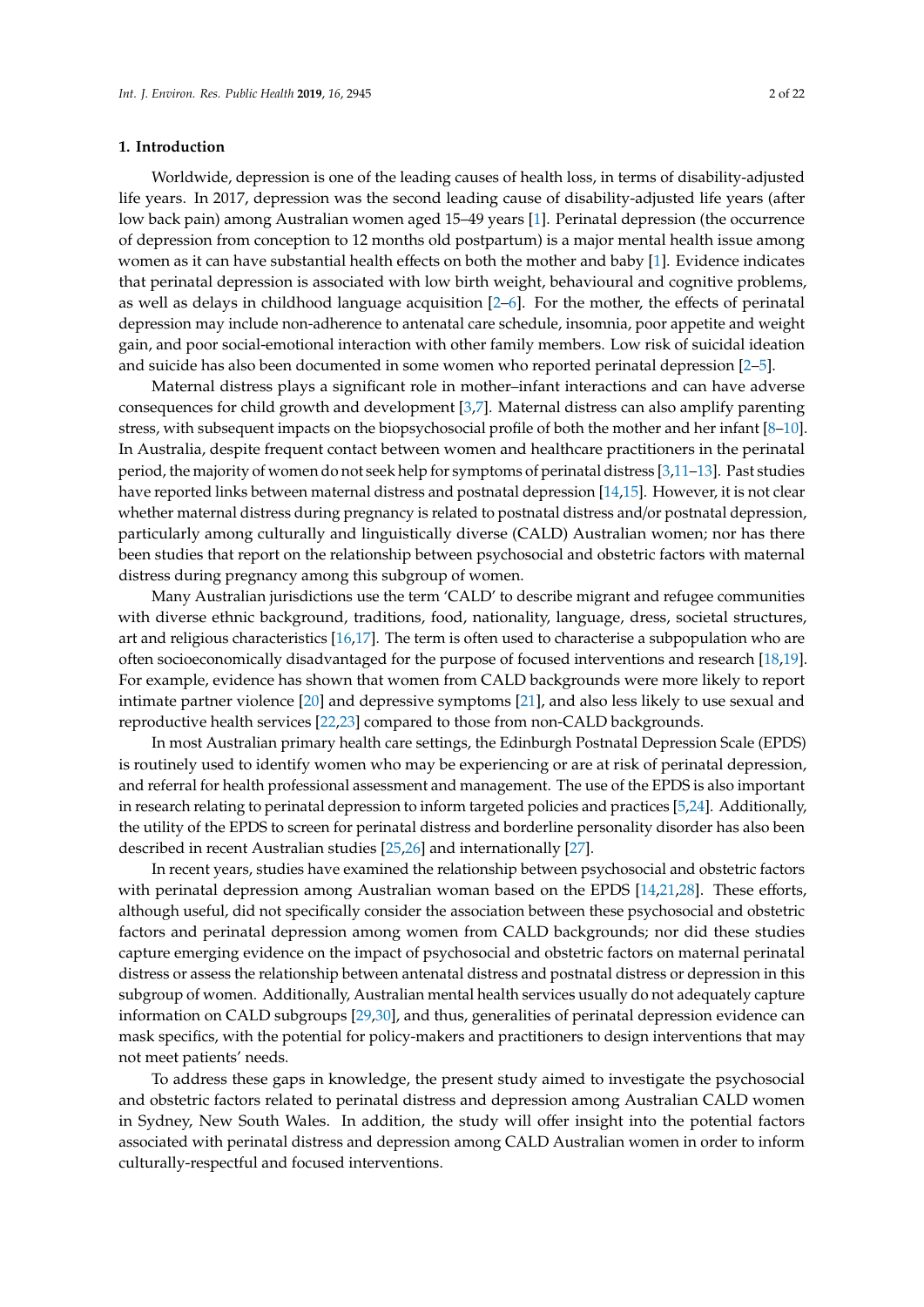## **2. Methods**

### *2.1. Data Source*

The overall methodology used in this study has been described elsewhere [\[21](#page-18-9)[,31](#page-19-0)[,32\]](#page-19-1). For this study, linked retrospective maternal and child health data of all live births in public health facilities among the population of CALD women in Sydney Local Health District (SLHD) and South Western Sydney Local Health District (SWSLHD) between 2014 and 2016 (*N* = 25,407) were used. These data were routinely collected as part of standard care provided to women during pregnancy and the postnatal period. Antenatal information (e.g., demographic characteristics, antenatal depressive symptoms using the EPDS and history of intimate partner violence, IPV) were collected by qualified midwives at the first prenatal care visit. Additionally, during the first prenatal visit, women were asked to identify whether they belong to CALD, non-CALD, or Aboriginal or Torres Strait Islander subpopulations. CALD population was defined based on the Australian Bureau of Statistics description [\[16\]](#page-18-4). Postnatal data (e.g., information on post-birth depressive symptoms based on the EPDS) were also collected during postnatal visits by qualified child and family health nurses. These maternal and child health data were stored in the Local Health District's Information Management and Technology Division database. The data were obtained from the Information Management and Technology Division and linked using individual identifiers.

#### *2.2. Study Setting*

The 2016 Australian Bureau of Statistics, Census of Population and Housing indicated that almost half of Australians (45%) were either born overseas or had one or both parents who were born overseas (19%) [\[33\]](#page-19-2). In Sydney, the SLHD and SWSLHD cover 52% of the metropolitan area, with an estimated population of 1.6 million people of different cultural backgrounds [\[34](#page-19-3)[,35\]](#page-19-4). In the Sydney metropolitan area, more than half of the population spoke English at home (58.4%). Other most common languages spoken at home included Mandarin (4.7%), Arabic (4.0%) and Cantonese (2.9%) [\[36\]](#page-19-5). SLHD is located in the centre and inner west of Sydney, while SWSLHD is located in the south-western region of the city. A number of maternal and child health services are provided to all communities across both districts, including those with socioeconomically disadvantaged populations [\[34](#page-19-3)[,35\]](#page-19-4).

#### *2.3. Study Factors*

The variables were broadly categorised into psychosocial and obstetric factors, and selected based on past studies [\[14](#page-18-2)[,21](#page-18-9)[,28\]](#page-18-16) and data availability. The psychosocial factors included maternal age (categorised as <20, 20–34, or ≥35 years); socioeconomic status (categorised as low, middle or high); partner support (categorised as yes or no); maternal history of childhood abuse (categorised as yes or no); history of psychological IPV (categorised as yes or no); history of physical IPV (categorised as yes or no); being known to Family and Community Services (FACS or child protection services, yes or no); previous child in out-of-home care (OOHC, categorised as yes or no); and major nationality groups based on the country of birth (categorised as Oceania, North-West Europe, Southern-Eastern Europe, North Africa and the Middle East, South-East Asia, North-East Asia, Southern and Central Asia, Americas or Sub-Saharan Africa).

Obstetric factors included the history of antenatal health problems (such as diabetes and/or hypertension, categorised as yes or no); alcohol use in pregnancy (categorised as yes or no), and type of delivery (categorised as normal vaginal, assisted vaginal or caesarean delivery). Information on the type of delivery was collected soon after birth, and data on other study factors were collected in the first postnatal visit.

Socioeconomic status was calculated using the Socio-Economic Index for Areas (SEIFA). SEIFA is an indicator created by the Australian Bureau of Statistics using principal component analysis and is an area-based scale in Australia according to socio-economic advantage and disadvantage. The variables used in the estimation of SEIFA cover a number of areas, including household income,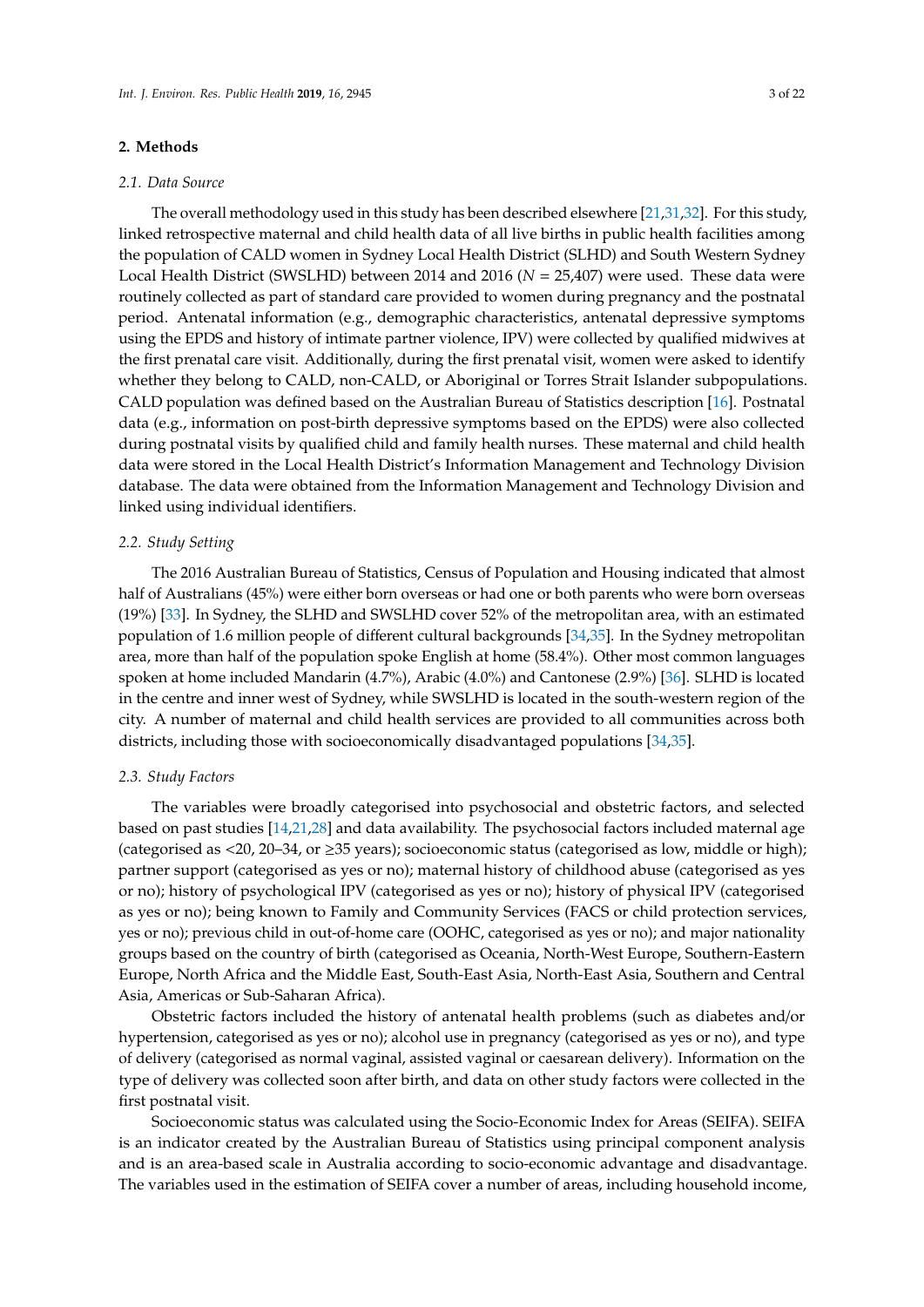employment, education, occupation and housing, as well as other indicators of advantage and disadvantage [\[37\]](#page-19-6). In the present study, deciles of socioeconomic status were categorised into high (top 10% of the population), middle (middle 80%) and low (bottom 10%) groups, similar to previously published studies [\[6](#page-17-2)[,21\]](#page-18-9). In accordance with NSW Health policy [\[38\]](#page-19-7), IPV information was collected from mothers based on the following question: (i) "within the last year have you been hit, slapped or hurt in other ways by your partner or ex-partner?"—physical IPV (ii) "are you frightened of your partner or ex-partner?"—psychological IPV. Maternal prenatal distress and depressive symptoms were also considered as potential factors associated with postnatal distress and depressive symptoms based on past studies [\[15](#page-18-3)[,25\]](#page-18-13).

## *2.4. Outcome Variables*

The main outcome variables were antenatal distress and antenatal depressive symptoms, and postnatal distress and postnatal depressive symptoms, measured using the EPDS. The EPDS has been validated for use in the antenatal and postnatal periods to assess perinatal depressive symptoms in Australia and internationally [\[22](#page-18-10)[–24\]](#page-18-12). In Australia, qualified midwives collect information on depressive symptoms at the first antenatal care visit using the EPDS. The total number of prenatal depressive symptoms are tallied to achieve a total score (out of 30). This score is entered into the Information Management and Technology Division database as a variable, which was categorised in the current study as ≤9, 10–12 or ≥13, with a score of 10–12 indicating distress and a score of 13 or more suggestive of maternal antenatal depressive symptoms [\[5](#page-17-3)[,39](#page-19-8)[,40\]](#page-19-9). Postnatal depressive symptoms were also collected during postnatal visits by child and family health nurses within the first 6-weeks of birth. Similar to antenatal depressive symptoms calculation, the overall number of postnatal depressive symptoms was calculated to obtain a score (out of 30), which was then categorised as  $\leq$ 9, 10–12 or  $\geq$ 13, with a score of 10–12 indicating distress and a score of 13 or more suggestive of postnatal depressive symptoms [\[10,](#page-17-7)[39,](#page-19-8)[40\]](#page-19-9).

In the Local Health Districts, a woman whose responses indicate a higher EPDS score of ≥13 is referred to a clinician for formal assessment of depression and appropriate management, consistent with the NSW government guidelines on improving mental health outcomes for parents and infants [\[41\]](#page-19-10). However, women who score between 10 and 12 on the EPDS, signalling distress, are often underserved by current policy recommendations. Detailed information on the use of the EPDS in clinical practice and research in the Australian context has been published elsewhere [\[5,](#page-17-3)[25,](#page-18-13)[41\]](#page-19-10). In the current study, the EPDS cut-points used to indicate distress and depressive symptoms were based on previously published studies [\[6,](#page-17-2)[15,](#page-18-3)[25,](#page-18-13)[28,](#page-18-16)[42\]](#page-19-11) and NSW government guidelines [\[41\]](#page-19-10).

In the assessment of CALD women who could not communicate in English during the antenatal and postnatal periods, the English version of the EPDS was administered through qualified interpreters or via the use of non-English versions of the EPDS. The interpreters were certified by the National Accreditation Authority for Translators and Interpreters in Australia. The non-English versions of the EPDS were produced by the New South Wales Multicultural Health Communication Service. The EPDS has been translated and validated in a number of non-English speaking contexts [\[43\]](#page-19-12), including studies of Iranian [\[44\]](#page-19-13), Bangladeshi [\[45\]](#page-19-14), Chinese [\[46\]](#page-19-15), Serbian [\[47\]](#page-19-16), and Greek women [\[48\]](#page-19-17). This population is part of the CALD community in the study cohort, where a high proportion of the women were from South East Asia (24.5%), North Africa and the Middle East (23.0%), and Southern and Central Asia (20.2%) [Table S1].

## *2.5. Statistical Analysis*

The initial analyses involved the calculation of frequencies of the study factors and outcomes (i.e., antenatal distress and depressive symptoms, and postnatal distress and depressive symptoms). Cross-tabulations of the study factors with the outcome variables were also conducted. This was followed by univariate regression models to investigate the relationship between each study factor and the outcome variables.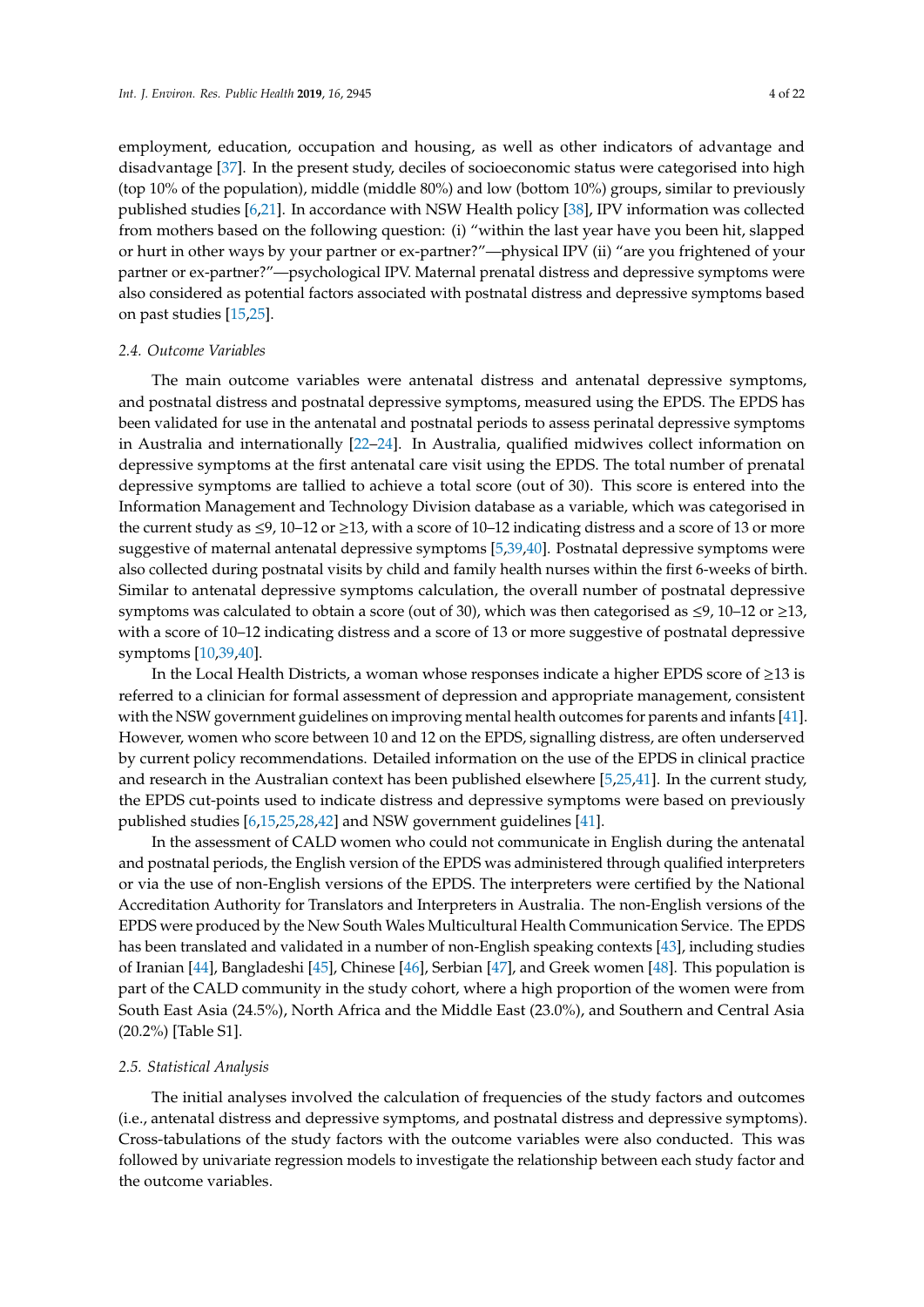Multivariate multinomial logistic regression models were used to investigate the association between each study factor and the outcome variables, with adjustment for potential cofounders and year of the data (2014–2016). The data were combined to increase the statistical power of the study. In the models, adjustments for the birthing facility and gender of the baby, as well as relevant psychosocial and obstetric factors were conducted, consistent with previous studies [\[21](#page-18-9)[,31\]](#page-19-0). Odds ratios (ORs) with corresponding 95% confidence intervals (CIs) were calculated as the measure of association between the study factors and perinatal distress and perinatal depressive symptoms.

We also examined the potential impact of missing data on the estimated measure of effect in sensitivity analyses that employed an imputed dataset. This was based on the original maternal and child health data which included complete data for perinatal distress and perinatal depressive symptoms. Multiple imputations by chained equations were employed, which assumes that data were missing at random [\[49\]](#page-19-18). This analytical approach also assumes that the known characteristics of study participants can be used to examine the characteristics of participants with missing data [\[50\]](#page-19-19). All study factors and outcome variables in the main analysis were included in the multiple imputation models. Revised odds ratios from the imputed data were estimated using the *mim* command, for comparison with the complete case analyses. Sensitivity analyses were conducted based on 25 multiple imputations [\[51\]](#page-19-20), and all analyses were conducted in Stata (Stata Corp, version 15.0, College Station, TX, USA).

## *2.6. Ethics*

The Sydney Local Health District and South Western Sydney Local Health District Human Research Ethics Committees approved the collection of the data from the Information Management and Technology Division database and subsequent analysis. Approval numbers HREC: LNR/11/LPOOL/463; SSA: LNRSSA/11/LPOOL/464 and Project No: 11/276 LNR; Protocol No X12-0164 and LNR/12/RPAH/266. The data were accessed in accordance with the ethics protocol that only allowed unit record information to be released to investigators included in the ethics submission.

## **3. Results**

## *3.1. Prevalence and Determinants of Antenatal Distress (Edinburgh Postnatal Depression Scale (EPDS)* = *10–12)*

The prevalence of antenatal distress was 10.1% among CALD women. The proportion of women who reported antenatal distress was higher in those who were known to FACS (20.6%), reported psychological IPV (18.8%) or lack of partner support (16.1%) compared to their counterparts (Table [1\)](#page-6-0). CALD women who reported childhood abuse were more likely to report distress during the antenatal period compared to those who did not report abuse in the complete case analyses. Women who had a child in out-of-home care were more likely to report antenatal distress compared to their counterparts. Women from middle socioeconomic status category were less likely to experience antenatal distress compared to those from lower socioeconomic status category. Women who experienced psychological IPV were more likely to report distress during pregnancy compared to those who did not experience psychological IPV. The odds of antenatal distress were higher among CALD women who reported having an unsupportive partner, a history of antenatal medical problems or were known to child protection services (FACS) (Table [1\)](#page-6-0).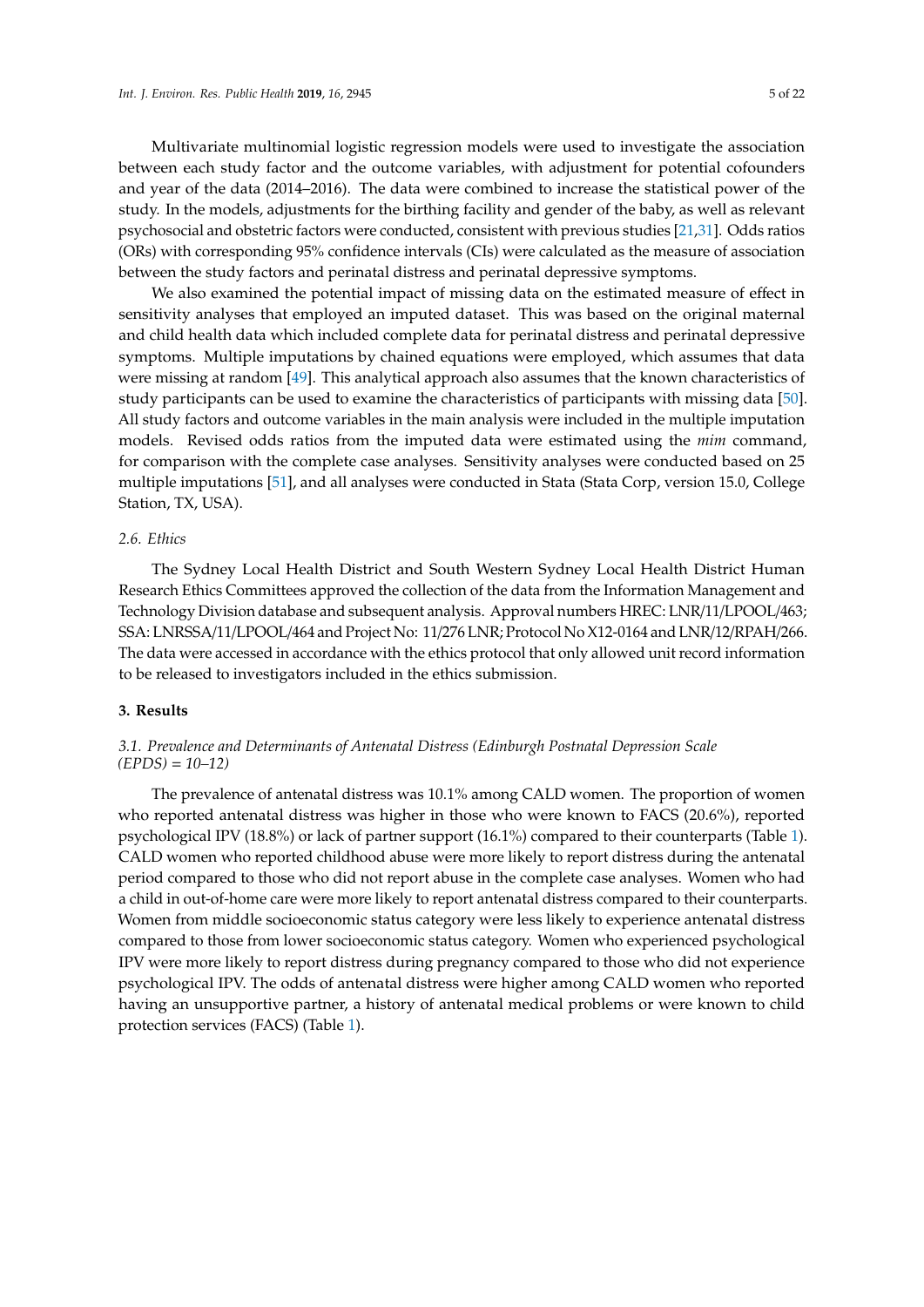|                                        |                    |      |                                    |                          |         | <b>Complete Cases</b>                       |         | Multiple Imputation *     |         |                                             |         |
|----------------------------------------|--------------------|------|------------------------------------|--------------------------|---------|---------------------------------------------|---------|---------------------------|---------|---------------------------------------------|---------|
|                                        | Participants Cases |      | $\mathbf{O}_{\mathbf{O}}^{\prime}$ | Unadjusted<br>OR (95%CI) | P Value | <b>Adjusted OR</b><br>(95% CI) <sup>#</sup> | P Value | Unadjusted<br>OR (95% CI) | P Value | <b>Adjusted OR</b><br>(95% CI) <sup>#</sup> | P Value |
| Antenatal distress                     | 20,560             | 2078 | 10.1                               |                          |         |                                             |         |                           |         |                                             |         |
| Psychosocial factors                   |                    |      |                                    |                          |         |                                             |         |                           |         |                                             |         |
| Maternal age group                     |                    |      |                                    |                          |         |                                             |         |                           |         |                                             |         |
| $20 - 34$ years                        | 19,333             | 1955 | 10.1                               | 1.0                      |         | $1.0\,$                                     |         | 1.0                       |         | 1.0                                         |         |
| $\geq$ 35 years                        | 1134               | 113  | 10.0                               | $1.0(0.8-1.2)$           | 0.941   | $1.1(0.8-1.4)$                              | 0.460   | $1.0(0.8-1.2)$            | 0.941   | $1.1(0.8-1.4)$                              | 0.471   |
| <20 years                              | 93                 | 10   | 10.8                               | $1.2(0.6-2.3)$           | 0.617   | $1.6(0.4 - 5.8)$                            | 0.439   | $1.2(0.6-2.3)$            | 0.617   | $1.7(0.4 - 5.8)$                            | 0.430   |
| Socioeconomic status                   |                    |      |                                    |                          |         |                                             |         |                           |         |                                             |         |
| category                               |                    |      |                                    |                          |         |                                             |         |                           |         |                                             |         |
| Low                                    | 10,385             | 1143 | 11.0                               | 1.0                      |         | $1.0\,$                                     |         | 1.0                       |         | 1.0                                         |         |
| Middle                                 | 7606               | 666  | 8.7                                | $0.7(0.7-0.8)$           | < 0.001 | $0.8(0.7-0.9)$                              | 0.006   | $0.7(0.7-0.8)$            | < 0.001 | $0.8(0.7-0.9)$                              | 0.001   |
| High                                   | 1336               | 103  | 7.7                                | $0.6(0.5-0.7)$           | < 0.001 | $0.7(0.5-1.0)$                              | 0.096   | $0.6(0.5-0.8)$            | < 0.001 | $0.7(0.5-0.9)$                              | 0.042   |
| Supportive partner                     |                    |      |                                    |                          |         |                                             |         |                           |         |                                             |         |
| Yes                                    | 19,491             | 1929 | 9.9                                | $1.0\,$                  |         | $1.0\,$                                     |         | $1.0\,$                   |         | 1.0                                         |         |
| No                                     | 559                | 90   | 16.1                               | $2.6(2.1 - 3.4)$         | < 0.001 | $3.0(2.1-4.3)$                              | < 0.001 | $2.6(2.1-3.3)$            | < 0.001 | $3.2(2.3-4.5)$                              | < 0.001 |
| Maternal history of<br>childhood abuse |                    |      |                                    |                          |         |                                             |         |                           |         |                                             |         |
| No                                     | 19,102             | 1873 | 9.8                                | $1.0\,$                  |         | $1.0\,$                                     |         | $1.0\,$                   |         | 1.0                                         |         |
| Yes                                    | 708                | 109  | 15.4                               | $2.0(1.6-2.4)$           | < 0.001 | $1.9(1.4-2.6)$                              | < 0.001 | $2.0(1.6-2.5)$            | < 0.001 | $1.9(1.4-2.6)$                              | < 0.001 |
| Psychological IPV                      |                    |      |                                    |                          |         |                                             |         |                           |         |                                             |         |
| No                                     | 19,759             | 1953 | 9.9                                | 1.0                      |         | $1.0\,$                                     |         | 1.0                       |         | $1.0\,$                                     |         |
| Yes                                    | 308                | 58   | 18.8                               | $2.9(2.1 - 3.9)$         | < 0.001 | $2.8(1.7-4.5)$                              | < 0.001 | $2.9(2.1 - 3.9)$          | < 0.001 | $2.6(1.6-4.1)$                              | < 0.001 |
| Physical IPV                           |                    |      |                                    |                          |         |                                             |         |                           |         |                                             |         |
| No                                     | 19,757             | 1965 | 10.0                               | $1.0\,$                  |         | $1.0\,$                                     |         | $1.0\,$                   |         | $1.0\,$                                     |         |
| Yes                                    | 259                | 39   | 15.1                               | $2.3(1.6-3.3)$           | < 0.001 | $0.9(0.5-1.7)$                              | 0.950   | $2.3(1.6-3.3)$            | < 0.001 | $1.1(0.6-1.8)$                              | 0.830   |
| Mother was known to FACS               |                    |      |                                    |                          |         |                                             |         |                           |         |                                             |         |
| No                                     | 17,188             | 1702 | 9.9                                | 1.0                      |         | $1.0\,$                                     |         | 1.0                       |         | $1.0\,$                                     |         |
| Yes                                    | 126                | 26   | 20.6                               | $3.1(2.0-4.9)$           | < 0.001 | $2.0(1.1-3.8)$                              | 0.018   | $3.1(2.0 - 5.0)$          | < 0.001 | $2.0(1.1-3.6)$                              | 0.012   |
| Previous child in OOHC                 |                    |      |                                    |                          |         |                                             |         |                           |         |                                             |         |
| No                                     | 12,988             | 1218 | 9.3                                | 1.0                      |         | $1.0\,$                                     |         | $1.0\,$                   |         | 1.0                                         |         |
| Yes                                    | 446                | 71   | 15.9                               | $1.9(1.5-2.5)$           | < 0.001 | $1.6(1.1-2.2)$                              | 0.003   | $2.0(1.5-2.6)$            | < 0.001 | $1.6(1.2 - 2.2)$                            | 0.002   |

Table 1. Associations between the study factors and antenatal distress (EPDS = 10-12) in South Western Sydney and Sydney Local Health Districts, 2014-2016.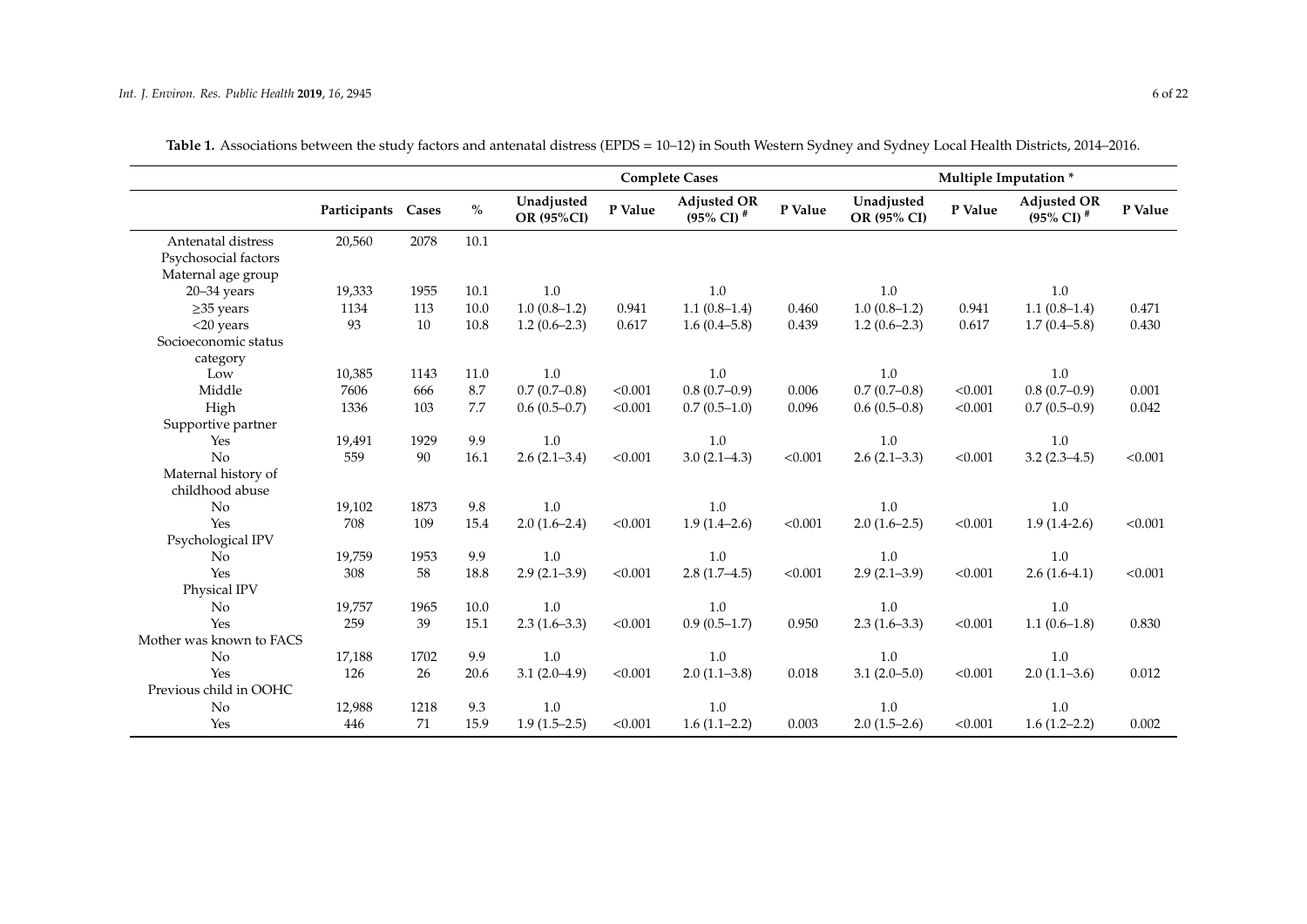Alcohol use in pregnancy

<span id="page-6-0"></span>Antenatal health problems

|                                     | 1401e 1. Com. |       |      |                                 |         |                                                        |         |                           |                       |                                                        |         |
|-------------------------------------|---------------|-------|------|---------------------------------|---------|--------------------------------------------------------|---------|---------------------------|-----------------------|--------------------------------------------------------|---------|
|                                     |               |       |      |                                 |         | <b>Complete Cases</b>                                  |         |                           | Multiple Imputation * |                                                        |         |
|                                     | Participants  | Cases | $\%$ | Unadjusted<br><b>OR (95%CI)</b> | P Value | <b>Adjusted OR</b><br>$(95\% \text{ CI})$ <sup>#</sup> | P Value | Unadjusted<br>OR (95% CI) | P Value               | <b>Adjusted OR</b><br>$(95\% \text{ CI})$ <sup>#</sup> | P Value |
| Major nationality group             |               |       |      |                                 |         |                                                        |         |                           |                       |                                                        |         |
| Oceania                             | 1186          | 133   | 11.2 | 1.0                             |         | 1.0                                                    |         |                           |                       |                                                        |         |
| North-West Europe                   | 312           | 18    | 5.8  | $0.4(0.2-0.7)$                  | 0.002   | $0.3(0.1-0.7)$                                         | 0.008   | $0.4(0.4-0.5)$            | < 0.001               | $0.3(0.2-0.4)$                                         | < 0.001 |
| Southern-Eastern Europe             | 1066          | 55    | 5.2  | $0.3(0.2-0.5)$                  | < 0.001 | $0.4(0.3-0.7)$                                         | 0.001   | $0.4(0.4-0.4)$            | < 0.001               | $0.4(0.4-0.5)$                                         | < 0.001 |
| North Africa and the<br>Middle East | 4801          | 545   | 11.4 | $1.0(0.8-1.2)$                  | 0.684   | $1.1(0.8-1.5)$                                         | 0.712   | $1.0(1.0-1.1)$            | 0.038                 | $1.0(1.0-1.1)$                                         | 0.049   |
| South-East Asia                     | 5077          | 463   | 9.1  | $0.7(0.6-0.9)$                  | 0.007   | $0.6(0.4-0.8)$                                         | 0.002   | $0.7(0.7-0.8)$            | < 0.001               | $0.6(0.6-0.7)$                                         | < 0.001 |
| North-East Asia                     | 2692          | 212   | 7.9  | $0.6(0.5-0.7)$                  | < 0.001 | $0.6(0.4-0.8)$                                         | 0.005   | $0.6(0.6-0.7)$            | < 0.001               | $0.6(0.5-0.6)$                                         | < 0.001 |
| Southern and Central Asia           | 4234          | 540   | 12.7 | $1.1(0.9-1.4)$                  | 0.187   | $1.2(0.9-1.6)$                                         | 0.205   | $1.1(1.1-1.2)$            | < 0.001               | $1.1(1.1-1.2)$                                         | < 0.001 |
| Americas                            | 487           | 36    | 7.4  | $0.6(0.4-0.8)$                  | 0.010   | $0.6(0.3-1.1)$                                         | 0.182   | $0.6(0.5-0.6)$            | 0.012                 | $0.6(0.5-0.7)$                                         | < 0.001 |
| Sub-Saharan Africa                  | 705           | 76    | 10.7 | $0.9(0.6-1.2)$                  | 0.621   | $0.9(0.6-1.4)$                                         | 0.794   | $0.9(0.8-0.9)$            | < 0.001               | $0.9(0.9-1.0)$                                         | 0.560   |
| Obstetric factors                   |               |       |      |                                 |         |                                                        |         |                           |                       |                                                        |         |

**Table 1.** *Cont.*

EPDS: Edinburgh Postnatal Depression Scale; OOHC: out of home care; FACS: Family and Community Services; IPV: intimate partner violence; # Multivariate models adjusted for the birthing facility and gender of the baby, as well as relevant psychosocial and obstetric factors. \* Sensitivity analyses following multiple imputations for missing values; OR (95% CI): Odds ratio with 95% confidence interval.

No 20,049 2011 10.0 1.0 1.0 1.0 1.0 1.0 1.0 1.0

No 16,364 1589 9.7 1.0 1.0 1.0 1.0 1.0 1.0

Yes 163 25 15.3 1.6 (1.0–2.4) 0.028 1.6 (1.1–2.3) 0.011 1.6 (1.0–2.4) 0.031 1.6 (0.8–2.9) 0.160

Yes 3501 410 11.7 1.3 (1.1–1.4) <0.001 1.2 (1.1–1.4) 0.002 1.3 (1.1–1.4) <0.001 1.3 (1.1–1.6) 0.001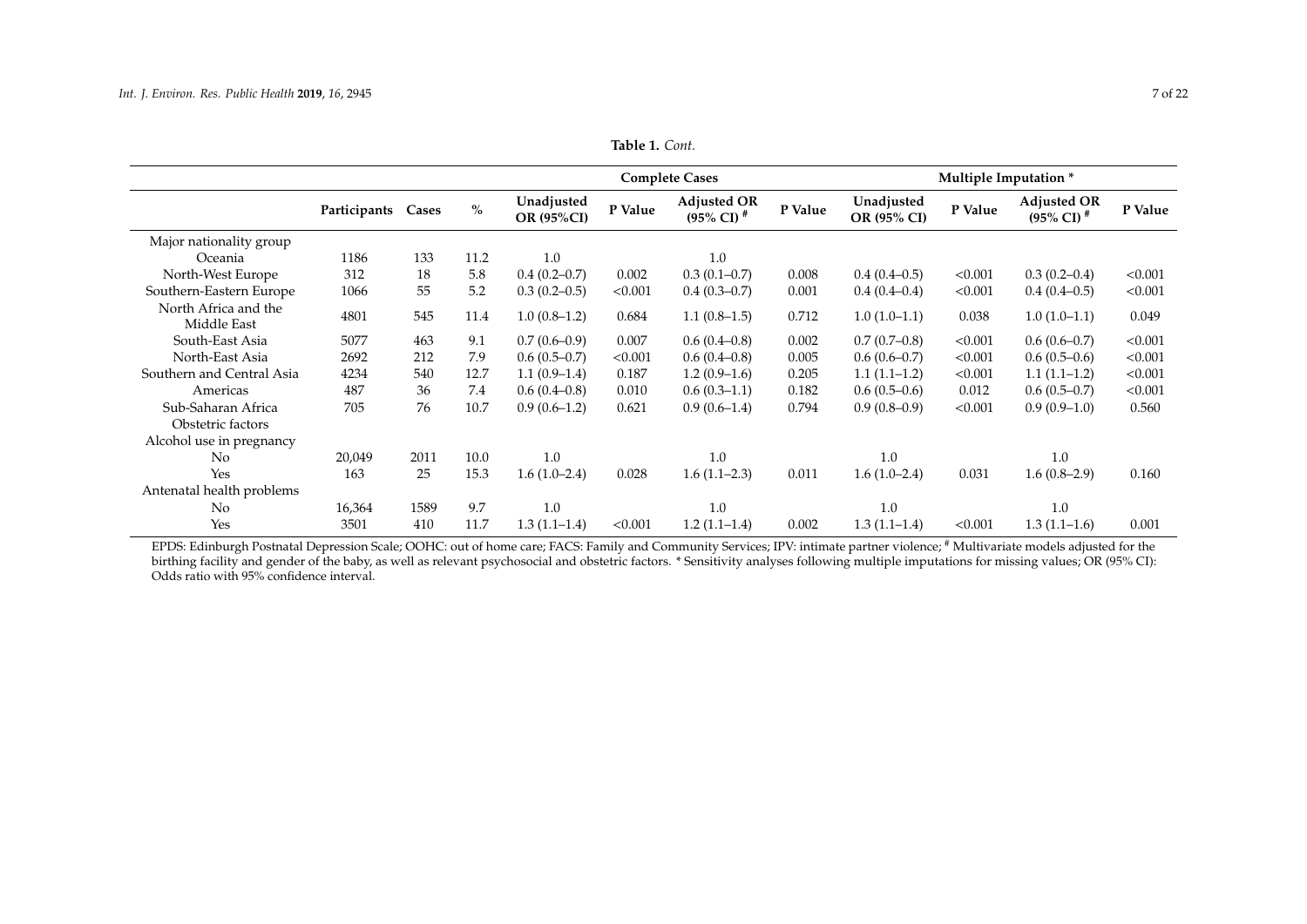### *3.2. Prevalence and Determinants of Antenatal Depressive Symptoms (EPDS* ≥ *13)*

The prevalence of antenatal depressive symptoms was 7.3%; higher in women who reported having an unsupportive partner (33.3%), and those who reported psychological and physical IPV (26.6% and 30.9%, respectively) compared to their counterparts (Table [2\)](#page-9-0). Women from middle socioeconomic status backgrounds were less likely to experience depressive symptoms during pregnancy compared to those from low socioeconomic status backgrounds in the complete case analyses. Women who were known to FACS and/or had a child in out-of-home care placement were more likely to experience antenatal depressive symptoms compared to those who were not known to FACS and/or did not report having a child in out-of-home care placement in the complete case analyses, respectively. The odds of maternal antenatal depressive symptoms were higher among women who reported a history of childhood abuse, psychological and physical IPV (Table [2\)](#page-9-0).

### *3.3. Prevalence and Determinants of Postnatal Distress (EPDS* = *10–12)*

The proportion of CALD women who reported postnatal distress was 6.2%. The prevalence was higher among women who reported antenatal depressive symptoms (15.4%) compared to those who reported no antenatal depressive symptoms (Table [3\)](#page-11-0). The study showed that women who experienced distress and depressive symptoms during pregnancy were more likely to report post-birth distress compared to those who reported no prenatal distress and depressive symptoms in the complete case analyses. Higher maternal socioeconomic status was associated with increased odds of postnatal distress (Table [3\)](#page-11-0).

#### *3.4. Prevalence and Determinants of Postnatal Depressive Symptoms (EPDS* ≥ *13)*

The prevalence of postnatal depressive symptoms was 3.7% in the study population. This proportion was higher among women who were known FACS compared to those who were not known (Table [4\)](#page-13-0). The study indicated that women who experienced maternal distress and depressive symptoms during pregnancy were more likely to report post-birth depressive symptoms compared to those who reported no prenatal distress and depressive symptoms in the complete case analyses (Table [4\)](#page-13-0). The odds of postnatal depressive symptoms were lower among CALD women from high socioeconomic status category but higher in those who reported a history of childhood abuse, being known to child protection services and a history of physical IPV. Women were more likely to experience postnatal depressive symptoms if they had assisted vaginal birth or caesarean section, or were older  $(\geq 35$  years) in the complete case analyses (Table [4\)](#page-13-0).

There were wide-ranging relationships between major nationality groups and perinatal distress and depressive symptoms (Tables [1–](#page-6-0)[4\)](#page-13-0). The association between high socioeconomic status group was associated with antenatal distress in the imputed data compared to that in the complete case analyses. A history of having a child in out-of-home care setting was associated with antenatal depressive symptoms in the imputed data compared to that in the complete case analyses Similar findings were also observed in the relationship between some of the study factors and postnatal distress and depressive symptoms (Tables [3](#page-11-0) and [4\)](#page-13-0). Additionally, the corresponding 95% CIs of the ORs for some of the study factors based on the imputed data are relatively narrower than those obtained based on the original data set, potentially suggesting the effect of missing data or small sample size (Tables [1–](#page-6-0)[4\)](#page-13-0).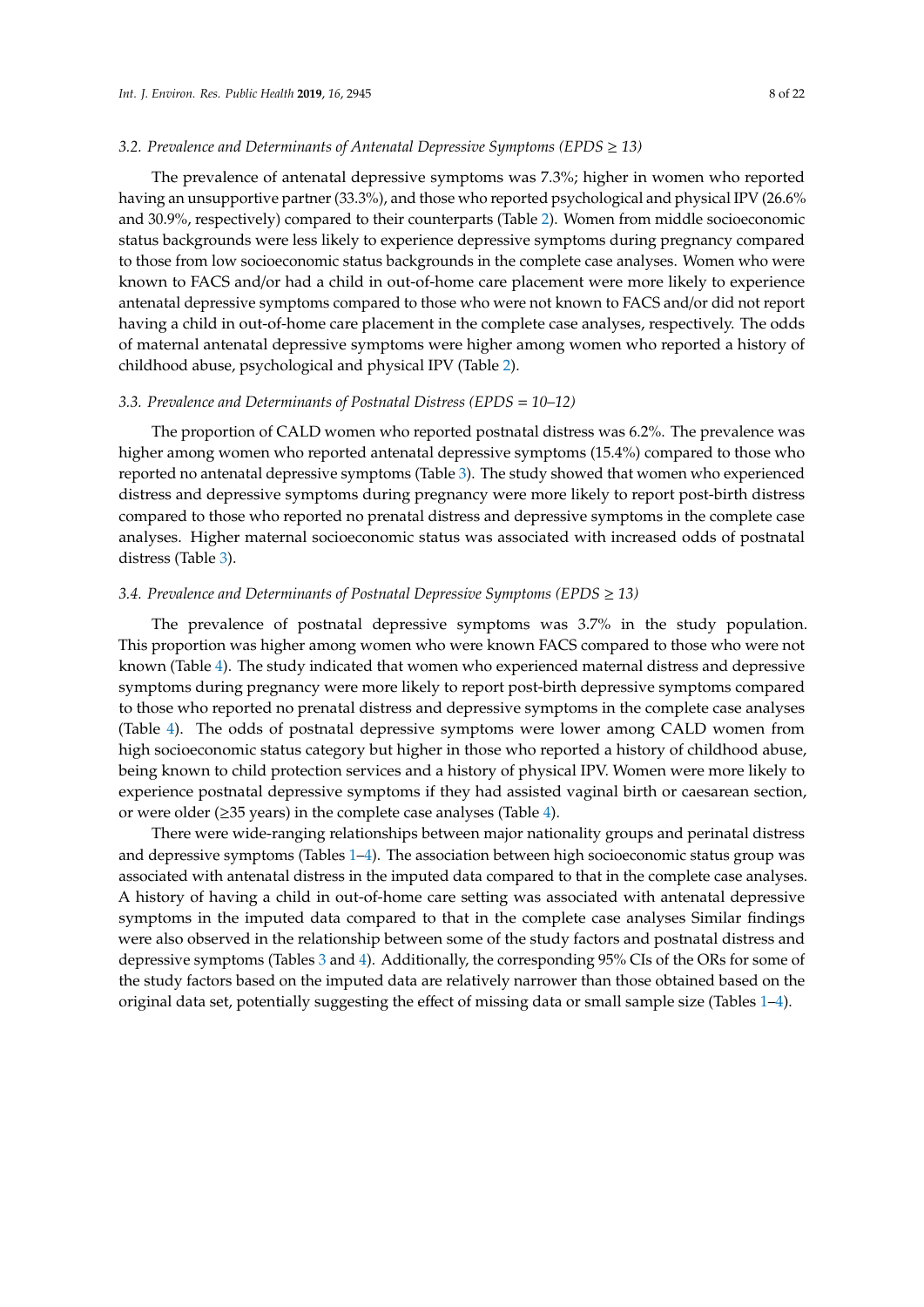|                                  |                    |      |                                    |                           |         | <b>Complete Cases</b>                       |         |                           | Multiple Imputation * |                                             |         |  |
|----------------------------------|--------------------|------|------------------------------------|---------------------------|---------|---------------------------------------------|---------|---------------------------|-----------------------|---------------------------------------------|---------|--|
|                                  | Participants Cases |      | $\mathbf{0}_{\mathbf{0}}^{\prime}$ | Unadjusted<br>OR (95% CI) | P Value | <b>Adjusted OR</b><br>(95% CI) <sup>#</sup> | P Value | Unadjusted<br>OR (95% CI) | P Value               | <b>Adjusted OR</b><br>(95% CI) <sup>#</sup> | P Value |  |
| Antenatal depressive<br>symptoms | 20,560             | 1510 | 7.3                                |                           |         |                                             |         |                           |                       |                                             |         |  |
| Psychosocial factors             |                    |      |                                    |                           |         |                                             |         |                           |                       |                                             |         |  |
| Maternal age group               |                    |      |                                    |                           |         |                                             |         |                           |                       |                                             |         |  |
| $20 - 34$ years                  | 19,333             | 1392 | 7.2                                | 1.0                       |         | $1.0\,$                                     |         | $1.0\,$                   |                       |                                             |         |  |
| $\geq$ 35 years                  | 1134               | 104  | 9.2                                | $1.3(1.1-1.6)$            | 0.014   | $1.2(0.9-1.6)$                              | 0.095   | $1.3(1.1-1.6)$            | 0.014                 | $1.2(0.9-1.6)$                              | 0.159   |  |
| $<$ 20 years                     | 93                 | 14   | 15.1                               | $2.3(1.3-4.1)$            | 0.004   | $1.2(0.2-1.2)$                              | 0.805   | $2.3(1.3-4.1)$            | 0.004                 | $2.1(0.5 - 7.6)$                            | 0.246   |  |
| Socioeconomic status             |                    |      |                                    |                           |         |                                             |         |                           |                       |                                             |         |  |
| category                         |                    |      |                                    |                           |         |                                             |         |                           |                       |                                             |         |  |
| Low                              | 10,385             | 915  | 8.8                                | 1.0                       |         | $1.0\,$                                     |         | 1.0                       |                       | 1.0                                         |         |  |
| Middle                           | 7606               | 456  | 6.0                                | $0.6(0.6-0.7)$            | < 0.001 | $0.7(0.5-0.8)$                              | < 0.001 | $0.6(0.6-0.7)$            | < 0.001               | $0.7(0.6-0.8)$                              | < 0.001 |  |
| High                             | 1336               | 59   | 4.4                                | $0.4(0.3-0.5)$            | < 0.001 | $0.5(0.3-0.7)$                              | 0.001   | $0.4(0.3-0.6)$            | < 0.001               | $0.5(0.3-0.7)$                              | < 0.001 |  |
| Supportive partner               |                    |      |                                    |                           |         |                                             |         |                           |                       |                                             |         |  |
| Yes                              | 19,491             | 1263 | 6.5                                | 1.0                       | < 0.001 | 1.0                                         |         | 1.0                       |                       | $1.0\,$                                     |         |  |
| No                               | 559                | 186  | 33.3                               | $8.5(6.9-10.2)$           | < 0.001 | $6.7(4.9-9.1)$                              | < 0.001 | $8.0(6.6 - 9.7)$          | < 0.001               | $6.5(4.9 - 8.7)$                            | < 0.001 |  |
| Maternal history of              |                    |      |                                    |                           |         |                                             |         |                           |                       |                                             |         |  |
| childhood abuse                  |                    |      |                                    |                           |         |                                             |         |                           |                       |                                             |         |  |
| N <sub>o</sub>                   | 19,102             | 1288 | 6.7                                | 1.0                       |         | 1.0                                         |         | 1.0                       |                       | 1.0                                         |         |  |
| Yes                              | 708                | 137  | 19.4                               | $3.6(3.0-4.4)$            | < 0.001 | $3.2(2.4 - 4.3)$                            | < 0.001 | $3.6(3.0 - 3 - 4.4)$      | < 0.001               | $3.1(2.3-4.2)$                              | < 0.001 |  |
| Psychological IPV                |                    |      |                                    |                           |         |                                             |         |                           |                       |                                             |         |  |
| N <sub>o</sub>                   | 19,759             | 1382 | 7.0                                | $1.0\,$                   |         | 1.0                                         |         | $1.0\,$                   |                       | $1.0\,$                                     |         |  |
| Yes                              | 308                | 82   | 26.6                               | $5.8(4.4 - 7.5)$          | < 0.001 | $1.8(1.0-3.1)$                              | 0.025   | $5.8(4.4 - 7.5)$          | < 0.001               | $1.9(1.1-3.1)$                              | 0.010   |  |
| Physical IPV                     |                    |      |                                    |                           |         |                                             |         |                           |                       |                                             |         |  |
| N <sub>o</sub>                   | 19,757             | 1370 | 6.9                                | 1.0                       |         | 1.0                                         |         | $1.0\,$                   |                       | $1.0\,$                                     |         |  |
| Yes                              | 259                | 80   | 30.9                               | $4.7(3.9 - 5.7)$          | < 0.001 | $2.6(1.5-4.4)$                              | < 0.001 | $6.8(5.1-9.0)$            | < 0.001               | $2.6(1.5-4.3)$                              | < 0.001 |  |
| Mother was known to FACS         |                    |      |                                    |                           |         |                                             |         |                           |                       |                                             |         |  |
| N <sub>o</sub>                   | 17,188             | 1201 | $7.0\,$                            | $1.0\,$                   |         | 1.0                                         |         | $1.0\,$                   |                       | 1.0                                         |         |  |
| Yes                              | 126                | 31   | 24.6                               | $5.3(3.4 - 8.1)$          | < 0.001 | $2.3(1.2-4.3)$                              | 0.006   | $5.3(3.4 - 8.1)$          | < 0.001               | $1.9(1.0-3.4)$                              | 0.033   |  |
| Previous child in OOHC           |                    |      |                                    |                           |         |                                             |         |                           |                       |                                             |         |  |
| N <sub>0</sub>                   | 12,988             | 903  | 7.0                                | 1.0                       |         | 1.0                                         |         | $1.0\,$                   |                       | 1.0                                         |         |  |
| Yes                              | 446                | 57   | 12.8                               | $2.1(1.6-2.8)$            | < 0.001 | $1.4(0.9-2.0)$                              | 0.378   | $2.1(1.6-2.8)$            | < 0.001               | $1.4(1.0-2.0)$                              | 0.043   |  |
|                                  |                    |      |                                    |                           |         |                                             |         |                           |                       |                                             |         |  |

**Table 2.** Associations between the study factors and antenatal depressive symptoms (EPDS ≥ 13) in South Western Sydney and Sydney Local Health Districts, 2014–2016.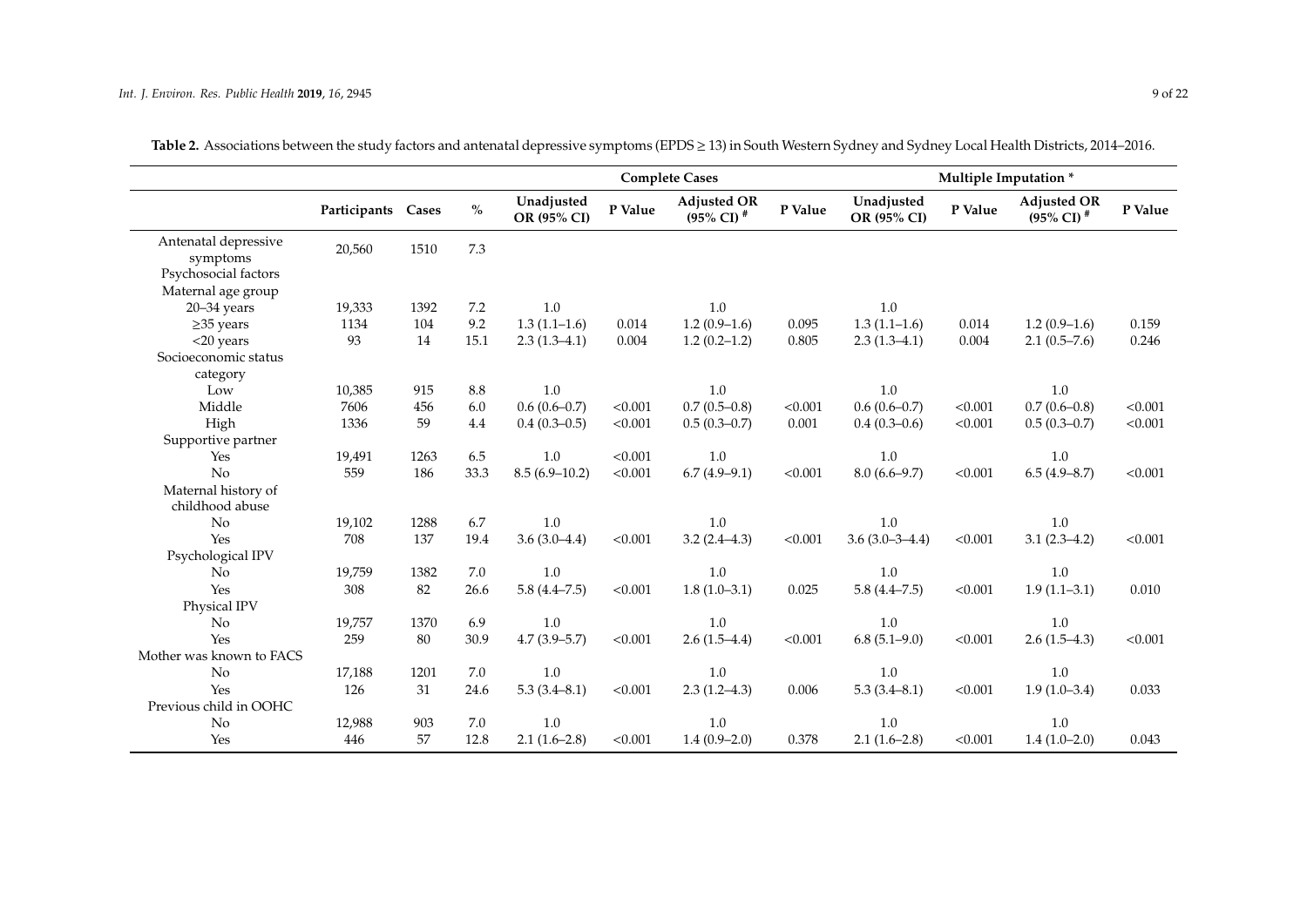|                                     |        |                    |               | <b>Complete Cases</b>     |         |                                                        |         | Multiple Imputation *     |         |                                                        |         |
|-------------------------------------|--------|--------------------|---------------|---------------------------|---------|--------------------------------------------------------|---------|---------------------------|---------|--------------------------------------------------------|---------|
|                                     |        | Participants Cases | $\frac{0}{0}$ | Unadjusted<br>OR (95% CI) | P Value | <b>Adjusted OR</b><br>$(95\% \text{ CI})$ <sup>#</sup> | P Value | Unadjusted<br>OR (95% CI) | P Value | <b>Adjusted OR</b><br>$(95\% \text{ CI})$ <sup>#</sup> | P Value |
| Major nationality group             |        |                    |               |                           |         |                                                        |         |                           |         |                                                        |         |
| Oceania                             | 1186   | 112                | 9.4           | 1.0                       |         | 1.0                                                    |         | 1.0                       |         | 1.0                                                    |         |
| North-West Europe                   | 312    | 5                  | 1.6           | $0.1(0.1-0.3)$            | < 0.001 | $0.1(0.04 - 0.7)$                                      | 0.017   | $0.1(0.1-0.2)$            | < 0.001 | $0.1(0.1-0.2)$                                         | < 0.001 |
| Southern-Eastern Europe             | 1066   | 29                 | 2.7           | $0.2(0.1-0.3)$            | < 0.001 | $0.2(0.1-0.5)$                                         | < 0.001 | $0.2(0.2-0.3)$            | < 0.001 | $0.2(0.2-0.3)$                                         | < 0.001 |
| North Africa and the<br>Middle East | 4801   | 559                | 11.6          | $1.2(1.0-1.5)$            | 0.029   | $1.7(1.2-2.3)$                                         | 0.001   | $1.2(1.2-1.3)$            | < 0.001 | $1.6(1.5-1.7)$                                         | < 0.001 |
| South-East Asia                     | 5077   | 263                | 5.2           | $0.5(0.4-0.6)$            | < 0.001 | $0.5(0.4-0.8)$                                         | 0.002   | $0.5(0.4-0.5)$            | < 0.001 | $0.5(0.5-0.6)$                                         | < 0.001 |
| North-East Asia                     | 2692   | 103                | 3.8           | $0.3(0.2-0.4)$            | < 0.001 | $0.4(0.3-0.7)$                                         | 0.001   | $0.3(0.3-0.4)$            | < 0.001 | $0.4(0.4-0.5)$                                         | < 0.001 |
| Southern and Central Asia           | 4234   | 362                | 8.6           | $0.9(0.7-1.1)$            | 0.425   | $1.1(0.8-1.6)$                                         | 0.373   | $0.9(0.8-0.9)$            | < 0.001 | $1.1(1.0-1.2)$                                         | < 0.001 |
| Americas                            | 487    | 28                 | 5.8           | $0.5(0.3-0.8)$            | 0.007   | $0.7(0.4-1.4)$                                         | 0.438   | $0.5(0.5-0.6)$            | < 0.001 | $0.7(0.6-0.8)$                                         | < 0.001 |
| Sub-Saharan Africa                  | 705    | 49                 | 7.0           | $0.7(0.4-1.0)$            | 0.056   | $0.5(0.3-0.9)$                                         | 0.044   | $0.7(0.6-0.7)$            | < 0.001 | $0.5(0.4-0.6)$                                         | < 0.001 |
| Obstetric factors                   |        |                    |               |                           |         |                                                        |         |                           |         |                                                        |         |
| Alcohol use in pregnancy            |        |                    |               |                           |         |                                                        |         |                           |         |                                                        |         |
| No                                  | 20,049 | 1471               | 7.3           | 1.0                       |         | 1.0                                                    |         | 1.0                       |         | 1.0                                                    |         |
| Yes                                 | 163    | 11                 | 6.8           | $0.9(0.5-1.8)$            | 0.937   | $0.6(0.2-1.7)$                                         | 0.413   | $0.9(0.5-1.8)$            | 0.962   | $0.9(0.3-2.1)$                                         | 0.853   |
| Antenatal health problems           |        |                    |               |                           |         |                                                        |         |                           |         |                                                        |         |
| No                                  | 16,364 | 1129               | 6.9           | 1.0                       |         | 1.0                                                    |         | 1.0                       |         | 1.0                                                    |         |
| Yes                                 | 3501   | 309                | 8.8           | $1.3(1.2-1.5)$            | < 0.001 | $1.3(1.0-1.6)$                                         | 0.011   | $1.3(1.2-1.5)$            | < 0.001 | $1.3(1.0-1.6)$                                         | 0.010   |

<span id="page-9-0"></span>EPDS: Edinburgh Postnatal Depression Scale; OOHC: out of home care; FACS: Family and Community Services; IPV: intimate partner violence; # Multivariate models adjusted for the birthing facility and gender of the baby, as well as relevant psychosocial and obstetric factors. \* Sensitivity analyses following multiple imputations for missing values; OR (95% CI): Odds ratio with 95% confidence interval.

| Table 2. Cont. |  |  |
|----------------|--|--|
|----------------|--|--|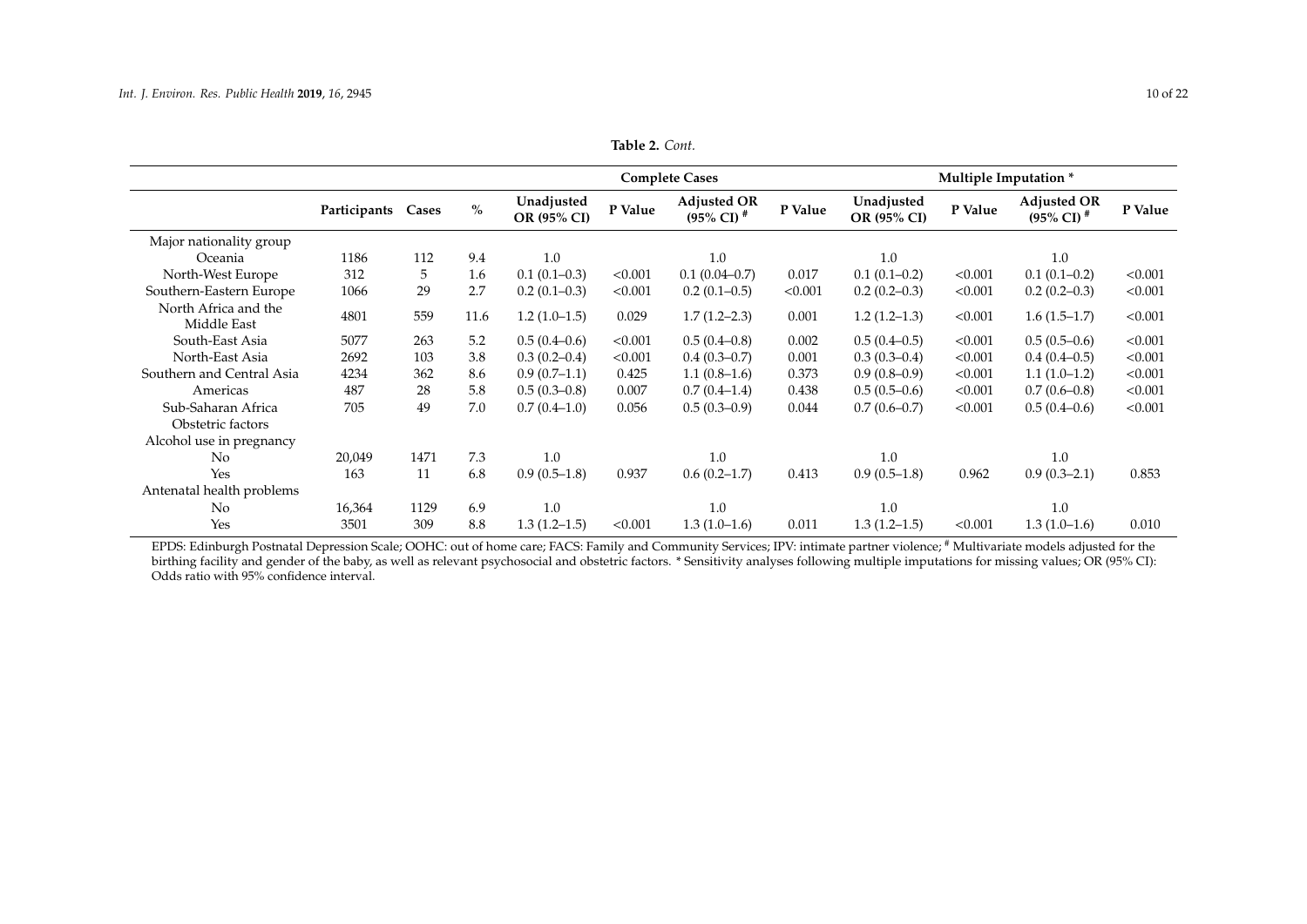|                                        |                    |      |                                    |                           |         | <b>Complete Cases</b>                       |         | Multiple Imputation *     |         |                                             |         |
|----------------------------------------|--------------------|------|------------------------------------|---------------------------|---------|---------------------------------------------|---------|---------------------------|---------|---------------------------------------------|---------|
|                                        | Participants Cases |      | $\mathbf{0}_{\mathbf{0}}^{\prime}$ | Unadjusted<br>OR (95% CI) | P Value | <b>Adjusted OR</b><br>(95% CI) <sup>#</sup> | P Value | Unadjusted<br>OR (95% CI) | P Value | <b>Adjusted OR</b><br>(95% CI) <sup>#</sup> | P Value |
| Postnatal distress                     | 19,342             | 1194 | 6.2                                |                           |         |                                             |         |                           |         |                                             |         |
| Psychosocial factors<br>Antenatal EPDS |                    |      |                                    |                           |         |                                             |         |                           |         |                                             |         |
| $EPDS \leq 9$                          | 13,075             | 559  | 4.3                                | 1.0                       |         | 1.0                                         |         | 1.0                       |         | 1.0                                         |         |
| <b>EPDS 10-12</b>                      | 1633               | 213  | 13.2                               | $3.6(3.0-4.2)$            | < 0.001 | $4.0(3.1 - 5.2)$                            | < 0.001 | $2.8(2.4-3.3)$            | < 0.001 | $3.0(2.3 - 3.8)$                            | < 0.001 |
| $EPDS \geq 13$                         | 1189               | 183  | 15.4                               | $4.9(4.1 - 5.9)$          | < 0.001 | $5.5(4.1 - 7.3)$                            | < 0.001 | $3.7(3.1-4.4)$            | < 0.001 | $3.9(3.0 - 5.1)$                            | < 0.001 |
| Maternal age group                     |                    |      |                                    |                           |         |                                             |         |                           |         |                                             |         |
| $20 - 34$ years                        | 18,147             | 1114 | 6.1                                | 1.0                       |         | 1.0                                         |         | 1.0                       |         | 1.0                                         |         |
| $\geq$ 35 years                        | 1106               | 74   | 6.7                                | $1.1(0.8-1.4)$            | 0.366   | $1.1(0.7-1.6)$                              | 0.460   | $1.0(0.8-1.3)$            | 0.493   | $1.1(0.7-1.5)$                              | 0.577   |
| $<$ 20 years                           | 89                 | 6    | 6.7                                | $1.1(0.4-2.5)$            | 0.795   | $0.1(0.1-9.4)$                              | 0.885   | $1.1(0.5-2.3)$            | 0.770   | $0.9(0.1-6.7)$                              | 0.922   |
| Socioeconomic status                   |                    |      |                                    |                           |         |                                             |         |                           |         |                                             |         |
| category                               |                    |      |                                    |                           |         |                                             |         |                           |         |                                             |         |
| Low                                    | 9629               | 584  | 6.1                                | 1.0                       |         | 1.0                                         |         | 1.0                       |         | $1.0\,$                                     |         |
| Middle                                 | 7389               | 437  | 5.9                                | $0.9(0.8-1.0)$            | 0.516   | $1.1(0.9-1.3)$                              | 0.276   | $0.9(0.8-1.0)$            | 0.584   | $1.0(0.8-1.3)$                              | 0.416   |
| High                                   | 1345               | 103  | 7.7                                | $1.2(0.9-1.5)$            | 0.042   | $1.6(1.1-2.3)$                              | 0.009   | $1.1(0.9-1.4)$            | 0.169   | $1.4(1.0-1.9)$                              | 0.050   |
| Supportive partner                     |                    |      |                                    |                           |         |                                             |         |                           |         |                                             |         |
| Yes                                    | 16,275             | 967  | 5.9                                | $1.0\,$                   |         | $1.0\,$                                     |         | $1.0\,$                   |         | $1.0\,$                                     |         |
| No                                     | 451                | 49   | 10.9                               | $2.1(1.5-2.9)$            | < 0.001 | $1.2(0.7-2.1)$                              | 0.379   | $2.1(1.5-2.9)$            | < 0.001 | $1.3(0.8-2.2)$                              | 0.224   |
| Maternal history of                    |                    |      |                                    |                           |         |                                             |         |                           |         |                                             |         |
| childhood abuse                        |                    |      |                                    |                           |         |                                             |         |                           |         |                                             |         |
| No                                     | 15,846             | 931  | 5.9                                | $1.0\,$                   |         | 1.0                                         |         | 1.0                       |         | 1.0                                         |         |
| Yes                                    | 607                | 61   | 10.1                               | $1.9(1.4 - 2.5)$          | < 0.001 | $1.2(0.7-1.9)$                              | 0.328   | $1.7(1.3-2.2)$            | < 0.001 | $1.1(0.7-1.8)$                              | 0.532   |
| Psychological IPV                      |                    |      |                                    |                           |         |                                             |         |                           |         |                                             |         |
| N <sub>o</sub>                         | 16,420             | 982  | 5.9                                | 1.0                       |         | $1.0\,$                                     |         | $1.0\,$                   |         | 1.0                                         |         |
| Yes                                    | 264                | 26   | 9.9                                | $1.8(1.2 - 2.8)$          | 0.003   | $1.0(0.4-2.2)$                              | 0.997   | $1.7(1.2-2.6)$            | 0.004   | $1.0(0.5-2.2)$                              | 0.835   |
| Physical IPV                           |                    |      |                                    |                           |         |                                             |         |                           |         |                                             |         |
| N <sub>o</sub>                         | 16,418             | 991  | 6.0                                | 1.0                       |         | $1.0\,$                                     |         | $1.0\,$                   |         | 1.0                                         |         |
| Yes                                    | 220                | 15   | 6.8                                | $1.2(0.7-2.2)$            | 0.334   | $0.8(0.3-2.2)$                              | 0.734   | $1.3(0.8-2.1)$            | 0.262   | $0.7(0.2-1.8)$                              | 0.481   |
| Mother was known to FACS               |                    |      |                                    |                           |         |                                             |         |                           |         |                                             |         |
| N <sub>o</sub>                         | 14,357             | 845  | 5.9                                | 1.0                       |         | 1.0                                         |         | 1.0                       |         | 1.0                                         |         |
| Yes                                    | 103                | 11   | 10.7                               | $2.3(1.2-4.5)$            | 0.008   | $1.8(0.8-4.4)$                              | 0.144   | $1.9(1.0-3.6)$            | 0.038   | $1.5(0.6-3.4)$                              | 0.321   |
|                                        |                    |      |                                    |                           |         |                                             |         |                           |         |                                             |         |

**Table 3.** Associations between the study factors and postnatal distress (EPDS = 10–12) in South Western Sydney and Sydney Local Health Districts, 2014–2016.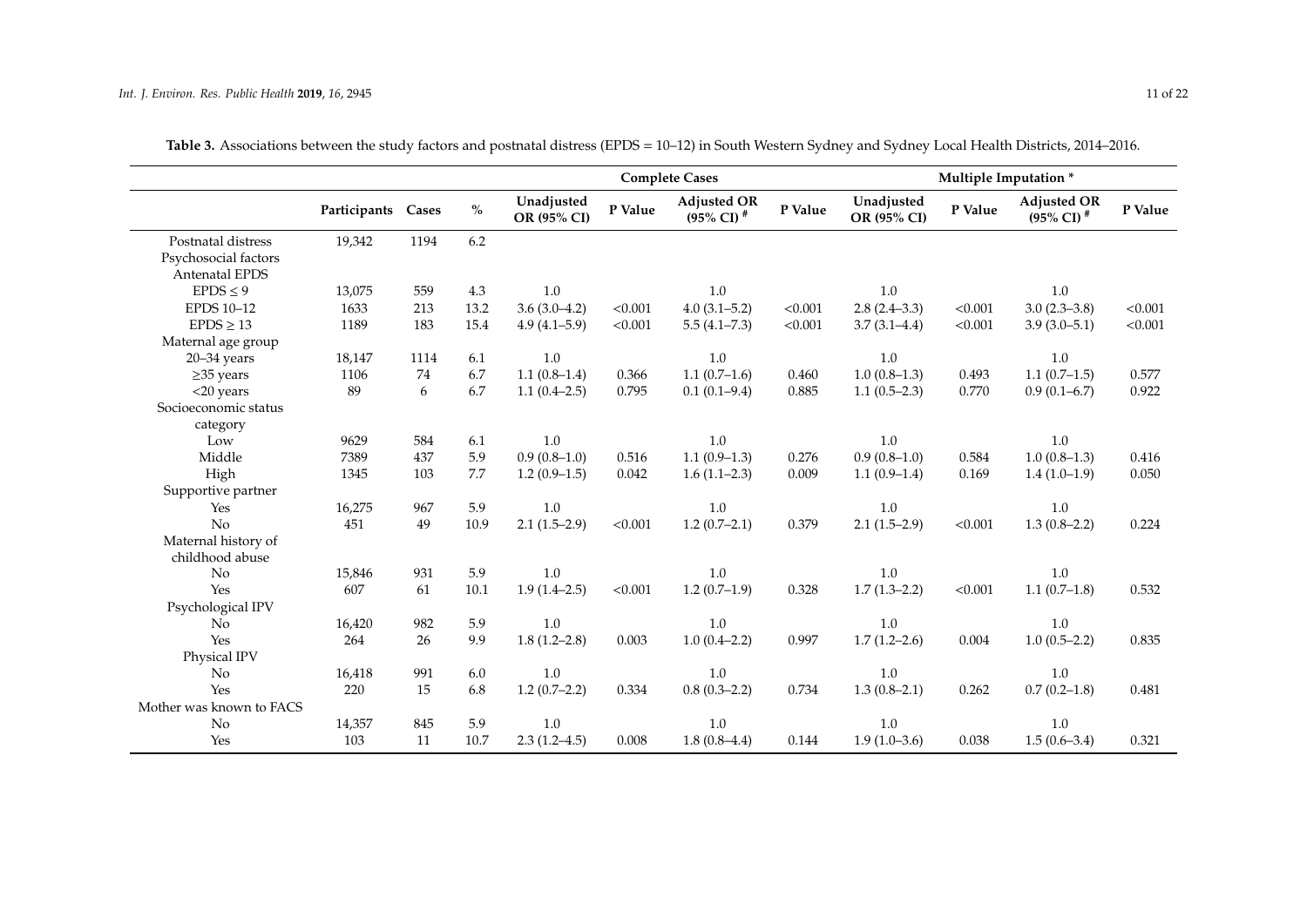|         |         |                           | <b>Multiple Imputation</b> * |                          |         |
|---------|---------|---------------------------|------------------------------|--------------------------|---------|
| ЭR<br># | P Value | Unadjusted<br>OR (95% CI) | P Value                      | Adjusted OR (95% CI) $*$ | P Value |

**Table 3.** *Cont.*

|                                     |              |       |      |                           |         | <b>Complete Cases</b>                                  |         |                           | <b>Multiple Imputation</b> * |                                             |         |
|-------------------------------------|--------------|-------|------|---------------------------|---------|--------------------------------------------------------|---------|---------------------------|------------------------------|---------------------------------------------|---------|
|                                     | Participants | Cases | $\%$ | Unadjusted<br>OR (95% CI) | P Value | <b>Adjusted OR</b><br>$(95\% \text{ CI})$ <sup>#</sup> | P Value | Unadjusted<br>OR (95% CI) | P Value                      | <b>Adjusted OR</b><br>(95% CI) <sup>#</sup> | P Value |
| Previous child in OOHC              |              |       |      |                           |         |                                                        |         |                           |                              |                                             |         |
| N <sub>o</sub>                      | 10,639       | 590   | 5.6  | 1.0                       |         | 1.0                                                    |         | 1.0                       |                              | 1.0                                         |         |
| Yes                                 | 345          | 19    | 5.5  | $1.0(0.6-1.6)$            | 0.966   | $0.6(0.3-1.4)$                                         | 0.250   | $0.9(0.6-1.5)$            | 0.951                        | $0.7(0.4-1.3)$                              | 0.328   |
| Major nationality group             |              |       |      |                           |         |                                                        |         |                           |                              |                                             |         |
| Oceania                             | 1143         | 59    | 5.2  | 1.0                       |         | 1.0                                                    |         | 1.0                       |                              | 1.0                                         |         |
| North-West Europe                   | 284          | 15    | 5.3  | $1.0(0.5-1.8)$            | 0.929   | $1.4(1.0-1.5)$                                         | 0.525   | $0.9(0.9-1.1)$            | 0.983                        | $1.1(0.9-1.3)$                              | 0.169   |
| Southern-Eastern Europe             | 1030         | 49    | 4.8  | $0.8(0.6-1.3)$            | 0.585   | $1.3(1.0-1.5)$                                         | 0.453   | $0.9(0.8-0.9)$            | 0.036                        | $1.1(1.0-1.2)$                              | 0.027   |
| North Africa and the<br>Middle East | 4218         | 271   | 6.4  | $1.2(0.9-1.7)$            | 0.083   | $1.9(1.0-1.5)$                                         | 0.014   | $1.2(1.1-1.2)$            | < 0.001                      | $1.4(1.3-1.6)$                              | < 0.001 |
| South-East Asia                     | 4940         | 282   | 5.7  | $1.1(0.8-1.4)$            | 0.478   | $1.6(1.0-1.5)$                                         | 0.074   | $1.0(1.0-1.1)$            | 0.006                        | $1.2(1.1-1.4)$                              | < 0.001 |
| North-East Asia                     | 2540         | 152   | 6.0  | $1.1(0.8-1.5)$            | 0.334   | $1.8(1.0-1.5)$                                         | 0.035   | $1.1(1.0-1.1)$            | < 0.001                      | $1.4(1.3-1.5)$                              | < 0.001 |
| Southern and Central Asia           | 4011         | 298   | 7.4  | $1.4(1.1-1.9)$            | 0.007   | $2.0(1.0-1.5)$                                         | 0.008   | $1.3(1.2-1.4)$            | < 0.001                      | $1.6(1.5-1.8)$                              | < 0.001 |
| Americas                            | 501          | 32    | 6.4  | $1.2(0.7-1.9)$            | 0.365   | $1.2(1.0-1.5)$                                         | 0.630   | $1.1(1.0-1.2)$            | < 0.001                      | $1.1(0.9-1.2)$                              | 0.096   |
| Sub-Saharan Africa                  | 675          | 36    | 5.3  | $1.0(0.6-1.6)$            | 0.835   | $2.6(1.0-1.5)$                                         | 0.004   | $1.0(0.9-1.1)$            | 0.238                        | $1.8(1.6-2.1)$                              | < 0.001 |
| Obstetric factors                   |              |       |      |                           |         |                                                        |         |                           |                              |                                             |         |
| Alcohol use in pregnancy            |              |       |      |                           |         |                                                        |         |                           |                              |                                             |         |
| N <sub>o</sub>                      | 17,001       | 1039  | 6.1  | 1.0                       |         | 1.0                                                    |         | 1.0                       |                              | 1.0                                         |         |
| Yes                                 | 143          | 13    | 9.1  | $1.5(0.8-2.6)$            | 0.158   | $1.4(0.5-3.8)$                                         | 0.413   | $1.5(0.8-2.6)$            | 0.156                        | $1.7(0.8-3.9)$                              | 0.148   |
| Antenatal health problems           |              |       |      |                           |         |                                                        |         |                           |                              |                                             |         |
| N <sub>o</sub>                      | 15,755       | 960   | 6.1  | $1.0\,$                   |         | 1.0                                                    |         | 1.0                       |                              | 1.0                                         |         |
| Yes                                 | 3041         | 206   | 6.8  | $1.1(0.9-1.3)$            | 0.114   | $1.2(0.9-1.6)$                                         | 0.084   | $1.0(0.9-1.2)$            | 0.234                        | $1.1(1.1-1.2)$                              | < 0.001 |
| Type of delivery                    |              |       |      |                           |         |                                                        |         |                           |                              |                                             |         |
| Normal vaginal                      | 11,336       | 602   | 5.3  | $1.0\,$                   |         | 1.0                                                    |         | 1.0                       |                              | 1.0                                         |         |
| Assisted vaginal                    | 2323         | 176   | 7.6  | $1.4(1.2-1.7)$            | < 0.001 | $1.2(0.8-4.4)$                                         | 0.175   | $1.3(1.1-1.6)$            | 0.001                        | $1.3(0.9-1.8)$                              | 0.092   |
| Caesarean section                   | 5658         | 415   | 7.3  | $1.4(1.2-1.6)$            | < 0.001 | $1.1(0.9-1.4)$                                         | 0.262   | $1.3(1.1-1.5)$            | < 0.001                      | $1.1(0.8-1.3)$                              | 0.372   |

<span id="page-11-0"></span>EPDS: Edinburgh Postnatal Depression Scale; OOHC: out of home care; FACS: Family and Community Services; IPV: intimate partner violence; # Multivariate models adjusted for the birthing facility and gender of the baby, as well as relevant psychosocial and obstetric factors. \* Sensitivity analyses following multiple imputations for missing values; OR (95% CI): Odds ratio with 95% confidence interval.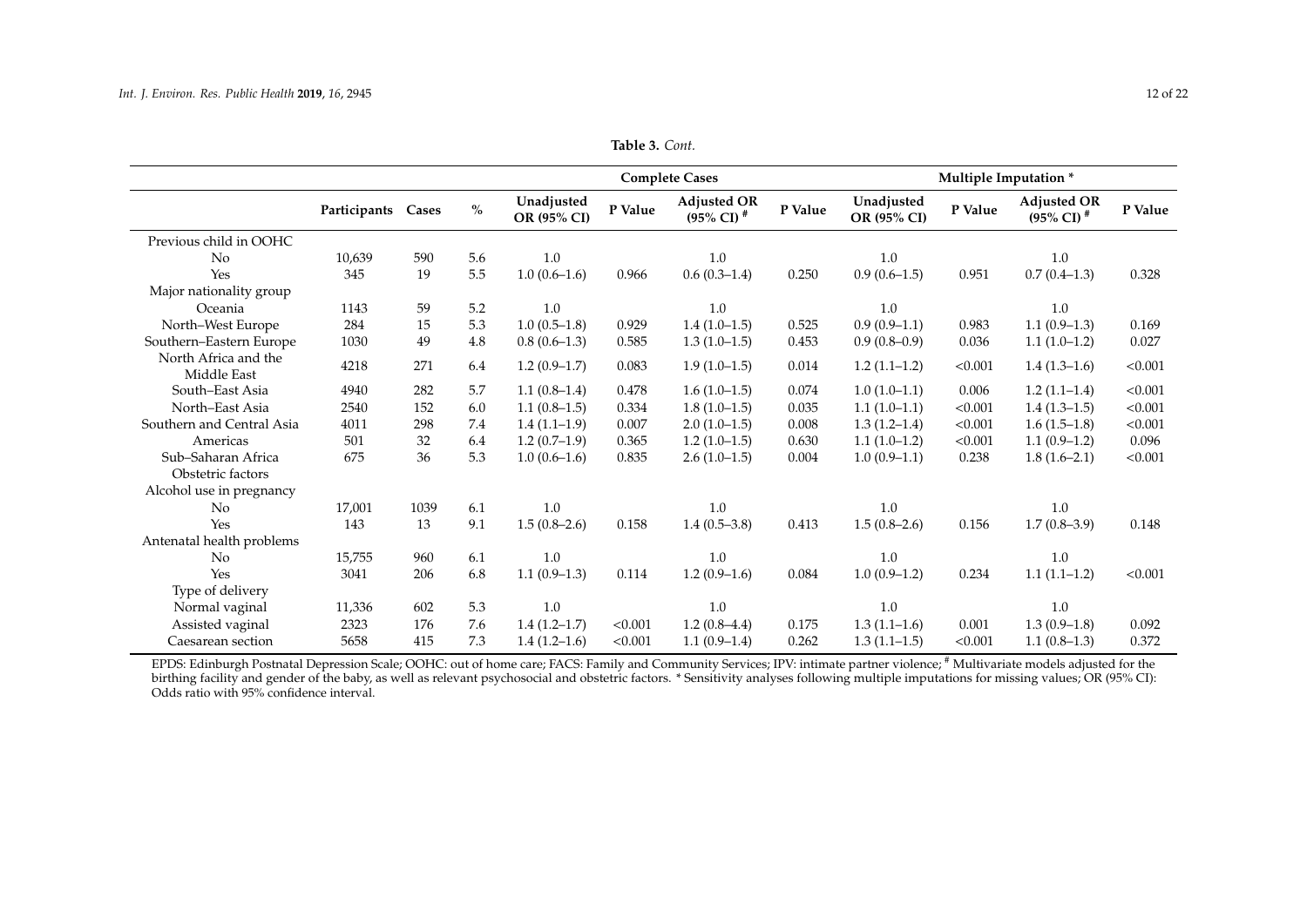|                                                          |              |                |                                    |                           |         | <b>Complete Cases</b>                      |         |                           | Multiple Imputation * |                                             |         |  |
|----------------------------------------------------------|--------------|----------------|------------------------------------|---------------------------|---------|--------------------------------------------|---------|---------------------------|-----------------------|---------------------------------------------|---------|--|
|                                                          | Participants | Cases          | $\mathbf{O}_{\mathbf{O}}^{\prime}$ | Unadjusted<br>OR (95% CI) | P Value | <b>Adjusted OR</b><br>(95%CI) <sup>#</sup> | P Value | Unadjusted<br>OR (95% CI) | P Value               | <b>Adjusted OR</b><br>$(95\% \text{ CI})$ # | P Value |  |
| Postnatal depressive<br>symptoms<br>Psychosocial factors | 19,342       | 723            | 3.7                                |                           |         |                                            |         |                           |                       |                                             |         |  |
| <b>Antenatal EPDS</b>                                    |              |                |                                    |                           |         |                                            |         |                           |                       |                                             |         |  |
| $EPDS \leq 9$                                            | 13,075       | 268            | 2.1                                | $1.0\,$                   |         | 1.0                                        |         | $1.0\,$                   |                       | 1.0                                         |         |  |
| EPDS 10-12                                               | 1633         | 112            | 6.9                                | $3.9(3.1-4.9)$            | < 0.001 | $4.5(3.2-6.3)$                             | < 0.001 | $2.9(2.3 - 3.6)$          | < 0.001               | $3.1(2.2 - 4.4)$                            | < 0.001 |  |
| $EPDS \geq 13$                                           | 1189         | 201            | 16.9                               | 11.4<br>$(9.3 - 13.8)$    | < 0.001 | $11.4(9.3-16.1)$                           | < 0.001 | $7.6(6.3-9.2)$            | < 0.001               | $7.3(5.4-9.9)$                              | < 0.001 |  |
| Maternal age group                                       |              |                |                                    |                           |         |                                            |         |                           |                       |                                             |         |  |
| $20 - 34$ years                                          | 18,147       | 659            | 3.6                                | $1.0\,$                   |         | 1.0                                        |         | $1.0\,$                   |                       | 1.0                                         |         |  |
| $\geq$ 35 years                                          | 1106         | 60             | 5.4                                | $1.5(1.1-2.0)$            | 0.002   | $1.5(1.0-2.4)$                             | 0.026   | $1.3(1.0-1.8)$            | 0.019                 | $1.3(0.9-2.0)$                              | 0.113   |  |
| <20 years                                                | 89           | $\overline{4}$ | 4.5                                | $1.2(0.4 - 3.4)$          | 0.655   | $1.4(0.1 - 12.3)$                          | 0.748   | $1.2(0.45-3.4)$           | 0.659                 | $1.0(0.1-9.2)$                              | 0.953   |  |
| Socioeconomic status                                     |              |                |                                    |                           |         |                                            |         |                           |                       |                                             |         |  |
| category                                                 |              |                |                                    |                           |         |                                            |         |                           |                       |                                             |         |  |
| Low                                                      | 9629         | 432            | 4.5                                | $1.0\,$                   |         | 1.0                                        |         | $1.0\,$                   |                       | 1.0                                         |         |  |
| Middle                                                   | 7389         | 228            | 3.1                                | $0.6(0.5-0.7)$            | < 0.001 | $0.8(0.86-1.0)$                            | 0.103   | $0.7(0.6-0.8)$            | < 0.001               | $0.8(0.6-1.0)$                              | 0.105   |  |
| High                                                     | 1345         | 30             | 2.2                                | $0.4(0.3-0.7)$            | 0.008   | $0.4(0.2-0.9)$                             | 0.036   | $0.5(0.4-0.8)$            | 0.002                 | $0.5(0.2-1.0)$                              | 0.078   |  |
| Supportive partner                                       |              |                |                                    |                           |         |                                            |         |                           |                       |                                             |         |  |
| Yes                                                      | 16,275       | 555            | 3.4                                | 1.0                       |         | 1.0                                        |         | 1.0                       |                       | 1.0                                         |         |  |
| No                                                       | 451          | 53             | 11.8                               | $4.0(2.9 - 5.4)$          | < 0.001 | $1.2(0.7-2.1)$                             | 0.399   | $3.9(2.9 - 5.3)$          | < 0.001               | $1.7(1.1-2.9)$                              | 0.018   |  |
| Maternal history of<br>childhood abuse                   |              |                |                                    |                           |         |                                            |         |                           |                       |                                             |         |  |
| No                                                       | 15,846       | 540            | 3.4                                | $1.0\,$                   |         | 1.0                                        |         | $1.0\,$                   |                       | 1.0                                         |         |  |
| Yes                                                      | 607          | 52             | 8.6                                | $2.8(2.0-3.7)$            | < 0.001 | $2.0(1.2 - 3.1)$                           | 0.003   | $2.4(1.7-3.3)$            | < 0.001               | $1.6(1.0-2.5)$                              | 0.044   |  |
| Psychological IPV                                        |              |                |                                    |                           |         |                                            |         |                           |                       |                                             |         |  |
| No                                                       | 16,420       | 581            | 3.5                                | $1.0\,$                   |         | 1.0                                        |         | $1.0\,$                   |                       | 1.0                                         |         |  |
| Yes                                                      | 264          | 29             | 11.0                               | $3.5(2.3 - 5.2)$          | < 0.001 | $1.0(1.0-3.2)$                             | 0.979   | $3.0(2.0-4.5)$            | < 0.001               | $0.9(0.4-1.9)$                              | 0.923   |  |
| Physical IPV                                             |              |                |                                    |                           |         |                                            |         |                           |                       |                                             |         |  |
| No                                                       | 16,418       | 573            | 3.5                                | 1.0                       |         | 1.0                                        |         | $1.0\,$                   |                       | 1.0                                         |         |  |
| Yes                                                      | 220          | 32             | 14.6                               | $4.7(3.2 - 7.0)$          | < 0.001 | $2.5(1.2 - 5.4)$                           | 0.015   | $3.9(2.6 - 5.7)$          | < 0.001               | $2.0(1.0-4.1)$                              | 0.037   |  |
| Mother was known to FACS                                 |              |                |                                    |                           |         |                                            |         |                           |                       |                                             |         |  |
| No                                                       | 14,357       | 488            | 3.4                                | 1.0                       |         | 1.0                                        |         | $1.0\,$                   |                       | 1.0                                         |         |  |
| Yes                                                      | 103          | 21             | 20.4                               | $7.8(4.8-12.9)$           | < 0.001 | $4.0(1.9 - 8.4)$                           | < 0.001 | $5.5(3.4 - 9.0)$          | < 0.001               | $2.9(1.4 - 5.8)$                            | 0.002   |  |

**Table 4.** Associations between the study factors and postnatal depressive symptoms (EPDS ≥ 13) in South Western Sydney and Sydney Local Health Districts, 2014–2016.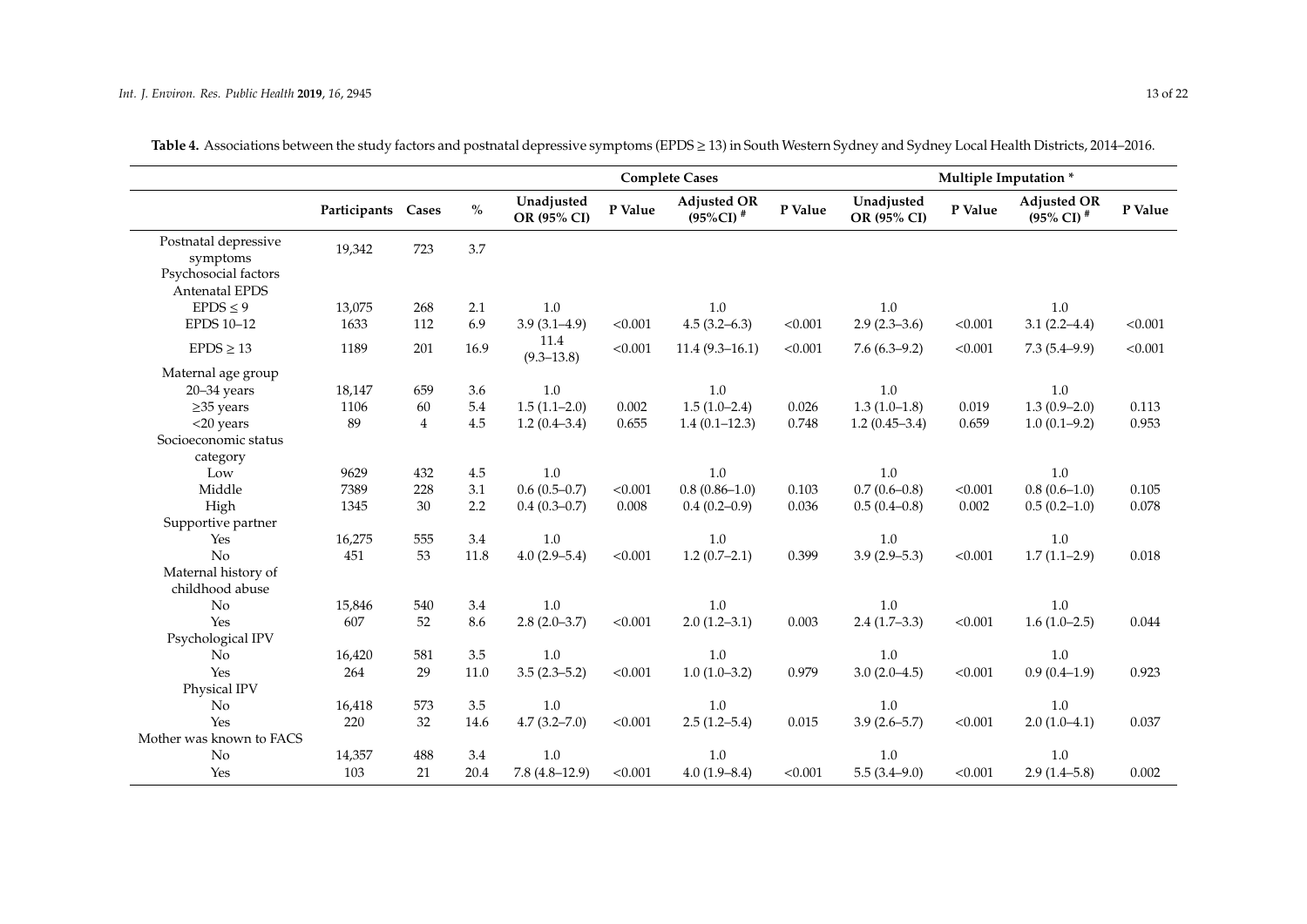| ases                  |         |                           | <b>Multiple Imputation</b> * |                          |         |
|-----------------------|---------|---------------------------|------------------------------|--------------------------|---------|
| justed OR<br>95%CI) # | P Value | Unadjusted<br>OR (95% CI) | P Value                      | Adjusted OR (95% CI) $*$ | P Value |
|                       |         |                           |                              |                          |         |

|                                     |                    |     |                                    |                           |         | <b>Complete Cases</b>                         |         |                           | <b>Multiple Imputation</b> * |                                                        |         |
|-------------------------------------|--------------------|-----|------------------------------------|---------------------------|---------|-----------------------------------------------|---------|---------------------------|------------------------------|--------------------------------------------------------|---------|
|                                     | Participants Cases |     | $\mathbf{0}_{\mathbf{0}}^{\prime}$ | Unadjusted<br>OR (95% CI) | P Value | <b>Adjusted OR</b><br>$(95\%CI)$ <sup>#</sup> | P Value | Unadjusted<br>OR (95% CI) | P Value                      | <b>Adjusted OR</b><br>$(95\% \text{ CI})$ <sup>#</sup> | P Value |
| Previous child in OOHC              |                    |     |                                    |                           |         |                                               |         |                           |                              |                                                        |         |
| N <sub>0</sub>                      | 10,639             | 355 | 3.3                                | 1.0                       |         | 1.0                                           |         | 1.0                       |                              | 1.0                                                    |         |
| Yes                                 | 345                | 17  | 4.9                                | $1.5(0.9-2.4)$            | 0.110   | $0.7(0.3-1.3)$                                | 0.315   | $1.3(0.8-2.1)$            | 0.182                        | $0.8(0.4-1.4)$                                         | 0.503   |
| Major nationality group             |                    |     |                                    |                           |         |                                               |         |                           |                              |                                                        |         |
| Oceania                             | 1143               | 38  | 3.3                                | 1.0                       |         | 1.0                                           |         | 1.0                       |                              | 1.0                                                    |         |
| North-West Europe                   | 284                | 10  | 3.5                                | $1.0(0.5-2.1)$            | 0.866   | $2.1(1.0-1.5)$                                | 0.208   | $1.0(0.9-1.1)$            | 0.563                        | $1.7(1.4-2.1)$                                         | < 0.001 |
| Southern-Eastern Europe             | 1030               | 13  | 1.3                                | $0.3(0.1-0.6)$            | 0.002   | $0.4(1.0-1.5)$                                | 0.176   | $0.4(0.4-0.5)$            | < 0.001                      | $0.6(0.5-0.7)$                                         | < 0.001 |
| North Africa and the<br>Middle East | 4218               | 230 | 5.4                                | $1.7(1.2 - 2.4)$          | 0.003   | $1.6(1.0-1.5)$                                | 0.071   | $1.5(1.4-1.6)$            | < 0.001                      | $1.3(1.2-1.5)$                                         | < 0.001 |
| South-East Asia                     | 4940               | 154 | 3.1                                | $0.9(0.6-1.3)$            | 0.742   | $0.8(1.0-1.5)$                                | 0.655   | $0.9(0.9-1.0)$            | 0.202                        | $0.8(0.8-0.9)$                                         | 0.014   |
| North-East Asia                     | 2540               | 74  | 2.9                                | $0.8(0.5-1.3)$            | 0.530   | $1.5(1.0-1.5)$                                | 0.194   | $0.9(0.8-0.9)$            | 0.008                        | $1.2(1.1-1.3)$                                         | < 0.001 |
| Southern and Central Asia           | 4011               | 168 | 4.2                                | $1.3(0.9-1.8)$            | 0.146   | $1.6(1.0-1.5)$                                | 0.088   | $1.2(1.1-1.3)$            | < 0.001                      | $1.4(1.3-1.6)$                                         | < 0.001 |
| Americas                            | 501                | 7   | 1.4                                | $0.4(0.1-0.9)$            | 0.035   | $0.3(1.0-1.5)$                                | 0.188   | $0.5(0.4-0.6)$            | < 0.001                      | $0.5(0.4-0.6)$                                         | < 0.001 |
| Sub-Saharan Africa                  | 675                | 29  | 4.3                                | $1.3(0.7-2.1)$            | 0.285   | $1.3(1.0-1.5)$                                | 0.526   | $1.2(1.1-1.3)$            | < 0.001                      | $1.2(1.0-1.3)$                                         | 0.005   |
| Obstetric factors                   |                    |     |                                    |                           |         |                                               |         |                           |                              |                                                        |         |
| Alcohol use in pregnancy            |                    |     |                                    |                           |         |                                               |         |                           |                              |                                                        |         |
| N <sub>0</sub>                      | 17,001             | 619 | 3.6                                | 1.0                       |         | 1.0                                           |         | 1.0                       |                              | 1.0                                                    |         |
| Yes                                 | 143                | 3   | 2.1                                | $0.5(0.1-1.8)$            | 0.316   | $0.9(0.7-2.1)$                                | 0.953   | $0.7(0.2 - 2.0)$          | 0.572                        | $0.7(0.1-3.1)$                                         | 0.689   |
| Antenatal health problems           |                    |     |                                    |                           |         |                                               |         |                           |                              |                                                        |         |
| N <sub>0</sub>                      | 15,755             | 552 | 3.5                                | 1.0                       |         | 1.0                                           |         | 1.0                       |                              | 1.0                                                    |         |
| Yes                                 | 3041               | 140 | 4.6                                | $1.3(1.1-1.6)$            | 0.003   | $0.9(0.6-1.3)$                                | 0.726   | $1.2(1.0-1.5)$            | 0.017                        | $0.9(0.8-0.9)$                                         | 0.008   |
| Type of delivery                    |                    |     |                                    |                           |         |                                               |         |                           |                              |                                                        |         |
| Normal vaginal                      | 11,336             | 376 | 3.3                                | 1.0                       |         | 1.0                                           |         | 1.0                       |                              | 1.0                                                    |         |
| Assisted vaginal                    | 2323               | 84  | 3.6                                | $1.1(0.8-1.4)$            | 0.351   | $1.6(1.0-2.5)$                                | 0.032   | $1.0(0.8-1.3)$            | 0.501                        | $1.4(0.9-2.2)$                                         | 0.096   |
| Caesarean section                   | 5658               | 262 | 4.6                                | $1.4(1.2-1.7)$            | < 0.001 | $1.4(1.1-1.9)$                                | 0.007   | $1.3(1.1-1.5)$            | < 0.001                      | $1.3(1.0-1.7)$                                         | 0.034   |

<span id="page-13-0"></span>EPDS: Edinburgh Postnatal Depression Scale; OOHC: out of home care; FACS: Family and Community Services; IPV: intimate partner violence; # Multivariate models adjusted for the birthing facility and gender of the baby, as well as relevant psychosocial and obstetric factors. \* Sensitivity analyses following multiple imputations for missing values; OR (95% CI): Odds ratio with 95% confidence interval.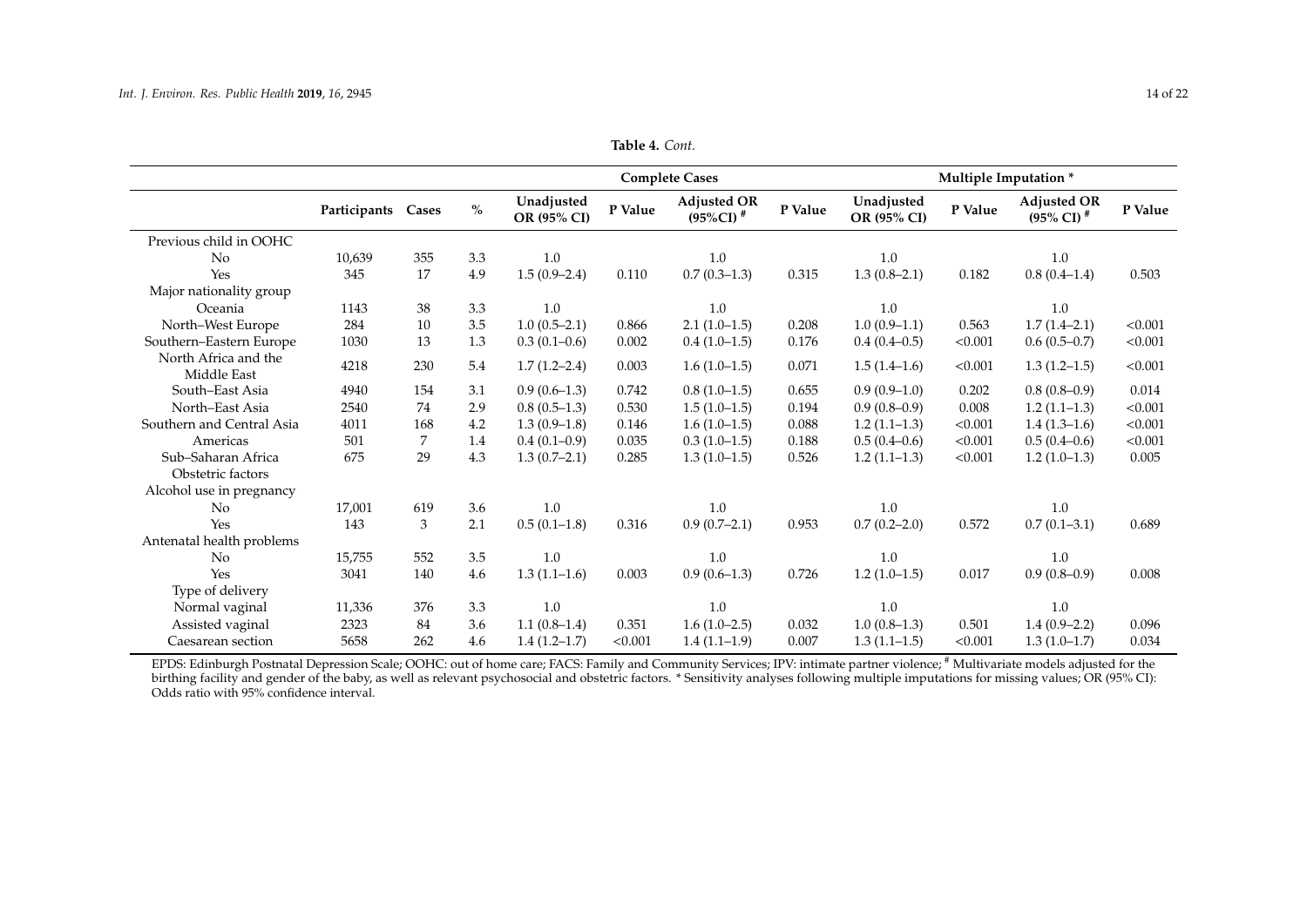## **4. Discussion**

The study investigated the prevalence and psychosocial and obstetric determinants of perinatal distress and depressive symptoms among CALD Australian women who resided in Sydney, Australia between 2014 and 2016. The prevalence of antenatal distress was 10.1%, while that for depressive symptoms during pregnancy was 7.3%. The proportion of women who reported post-birth distress was 6.2%, while those who reported postnatal depressive symptoms was 3.7%. The present study also indicated that the psychosocial and obstetric factors associated with perinatal distress and depression varied, which potentially reflect the interaction between many individual-level factors, including socioeconomic status, culture and acculturation (the process of adjusting to a new culture) [\[52\]](#page-20-0).

Consistent with past reports [\[53](#page-20-1)[,54\]](#page-20-2), the study highlighted a range of complex factors that make it challenging for CALD women to achieve better health outcomes. The factors associated with maternal distress and depressive symptoms during pregnancy included a maternal history of childhood abuse, having a child in out-of-home care setting, being known to child protection services, IPV and antenatal health problems. For postnatal distress, associated factors included maternal distress and depressive symptoms during pregnancy. Distress and depressive symptoms during pregnancy, maternal history of childhood abuse, being known to child protection services, physical IPV, and assisted vaginal birth or caesarean section were factors associated with postnatal depressive symptoms. Many of these individual-level factors have a complex interaction with each other. For example, reports from Australia have shown that women who reported IPV and/or those who resided in public housing were more likely to experience homelessness [\[55,](#page-20-3)[56\]](#page-20-4). Notably, most of these factors are related to the key concept of "community disadvantage", which develops from the interaction between individual-level characteristics (e.g., limited education and drug and alcohol use) and the impacts of social and environmental settings (such as weak social networks and a relative lack of opportunity) [\[53\]](#page-20-1). Past studies conducted in Australia have documented associations between these multifaceted psychosocial factors and psychiatric illness [\[57,](#page-20-5)[58\]](#page-20-6). In New South Wales, Australia, recent appreciation and understanding of the interplay between these factors have increased the potential for policymakers and public health experts to design effective and integrated perinatal mental health interventions [\[59](#page-20-7)[,60\]](#page-20-8). These improvements also meant that practitioners can provide comprehensive, holistic and patient-centred care to CALD women who may be experiencing or are at risk for perinatal distress or depressive symptoms.

Worldwide, interventions that target the socioeconomic status of women are one of the cornerstones for improving maternal and child health outcomes [\[61\]](#page-20-9). Studies conducted in Australia have shown that there is a strong association between low socioeconomic status and the onset of psychological distress and mental disorders [\[62,](#page-20-10)[63\]](#page-20-11), and other adverse health outcomes [\[64](#page-20-12)[,65\]](#page-20-13). The present study showed that middle socioeconomic status category was associated with a reduced risk of maternal distress and depressive symptoms during pregnancy; this association was also significant for high socioeconomic status women in the imputed dataset. Similarly, high socioeconomic status had a protective effect on postnatal depressive symptoms. In contrast, high socioeconomic status category was associated with postnatal distress. In Australia, there is limited epidemiological data on perinatal mental health among CALD women that may help contextualise and possibly explain why high socioeconomic status women were more likely to experience postnatal distress compared to those from low socioeconomic status category [\[29,](#page-18-17)[66\]](#page-20-14). Nevertheless, there are other key factors that may interact with socioeconomic status (including anxiety [\[67\]](#page-20-15), stress [\[68\]](#page-20-16), acculturation [\[52\]](#page-20-0), racism and discrimination [\[69](#page-20-17)[,70\]](#page-20-18)) to affect the study outcomes. Whether or not these factors and their interplay with each other are relevant to the perinatal mental health of CALD Australian women from the high-income category is unclear. Additionally, socioeconomic status also plays a key role within the context of "community disadvantage", to contribute additional burden to vulnerable populations. Future epidemiological studies that examine the impact of socioeconomic status inequalities on perinatal mental health of CALD Australian women may be needed to guide policy decision-makers and public health practitioners design effective and focused interventions.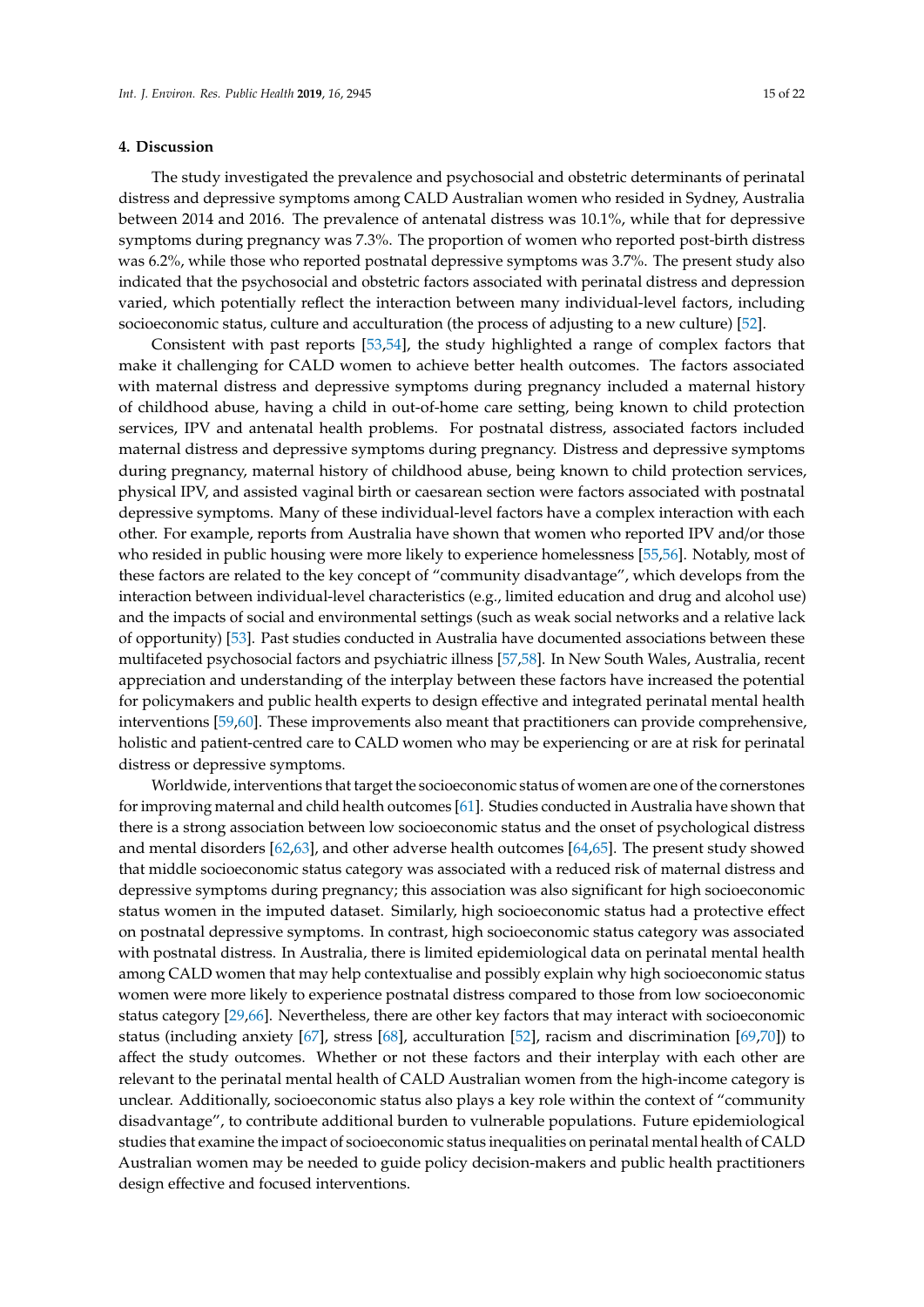The present study indicated that antenatal health issues were associated with prenatal distress and depressive symptoms. Also, assisted vaginal delivery and antenatal health issues were associated with postnatal depressive symptoms, consistent with a previous study [\[21\]](#page-18-9). These factors have the potential to increase the health burden of women who may be struggling to cope with the stressful event of pregnancy and the arrival of the newborn. The study also showed different associations between major nationality groups and perinatal distress and depressive symptoms. For example, CALD women from European and Asian regions were less likely to experience antenatal depressive symptoms but those from North Africa and the Middle East were more likely to report prenatal depressive symptoms, compared to their counterparts from Oceania. Future studies that examine the impact of socioeconomic determinants on perinatal mental health among sub-groups within CALD communities may be needed as they would provide more opportunities for culturally responsive care and support.

# *Policy Implications of the Study Findings*

Our study has policy and practice implications for public health interventions and clinical practice as it underpins efforts to re-assess the New South Wales perinatal mental health implementation model—the SAFE START strategic policy [\[71\]](#page-20-19)—and potentially Australian-wide perinatal mental health policy [\[29](#page-18-17)[,72\]](#page-21-0). Detailed information on the broader rationale for calls to stakeholders to re-examine the current perinatal mental health policy has been published elsewhere [\[25\]](#page-18-13). Here, we highlight a current CALD mental health strategy and describe a number of available low cost, population-based interventions, and possibly culturally appropriate that may be initiated and expanded to improve the perinatal mental health of CALD Australian women.

In 2018, the Australian Minister for Health announced a funding package for an alliance between Mental Health Australia, the Federation of Ethnic Communities' Councils of Australia and the National Ethnic Disability Alliance to deliver a new National Multicultural Mental Health Project [\[72\]](#page-21-0). The collaboration has further developed the *Framework for Mental Health in Multicultural Australia: Towards culturally inclusive service delivery*, which is regarded as the cornerstone to coordinate mental health services for CALD consumers, carers and their families. Other essential components of this initiative include organisational and individual appraisal to achieve cultural responsiveness for CALD communities and support for collaboration between CALD mental health consumers, carers, community and the mental health sector [\[29\]](#page-18-17). Our study provides context-specific evidence on determining factors for perinatal distress and depressive symptoms among CALD women to support the continued engagement of perinatal mental health stakeholders, and underscores the rationale for renewed calls to re-examine the state-wide perinatal mental health policy [\[25\]](#page-18-13). In Australia and internationally, there are evidence-based treatment approaches to care for women experiencing depression [\[3,](#page-17-4)[4\]](#page-17-8). These strategies include psychosocial support, psychological therapies (such as cognitive behavioural therapy, CBT) and pharmacotherapy, but the choice of treatment often depends on the severity of the woman's symptoms, the presence of comorbidities, patient's preferences and the options available [\[3](#page-17-4)[,4\]](#page-17-8). Consequently, treatment outcomes may also differ among women depending on the presence or absence of those factors. Nonetheless, studies that, in particular, evaluate the effect of a single or complex intervention for women who signal distress in the perinatal period are limited in Australia. Khanlari et al [\[25\]](#page-18-13) recently highlighted some low-cost, population-based initiatives that may be considered for Australian women (including those from CALD backgrounds) who signal perinatal distress on the EPDS.

The present study indicated that a lack of partner support was associated with antenatal distress and depressive symptoms, consistent with past research [\[21,](#page-18-9)[73\]](#page-21-1). Couple-based approaches may play an important role in the prevention of distress and depression in the perinatal period as it involves the disclosure of concerns and feelings between partners. Couple-based interventions are based on the social cognitive model of stress and coping which suggests that stressful events (such as pregnancy) are a risk to the individual's current plans and relationships [\[74\]](#page-21-2). Emerging evidence on the efficacy of couple-based interventions has been documented in patients living with cancer [\[75\]](#page-21-3), psychological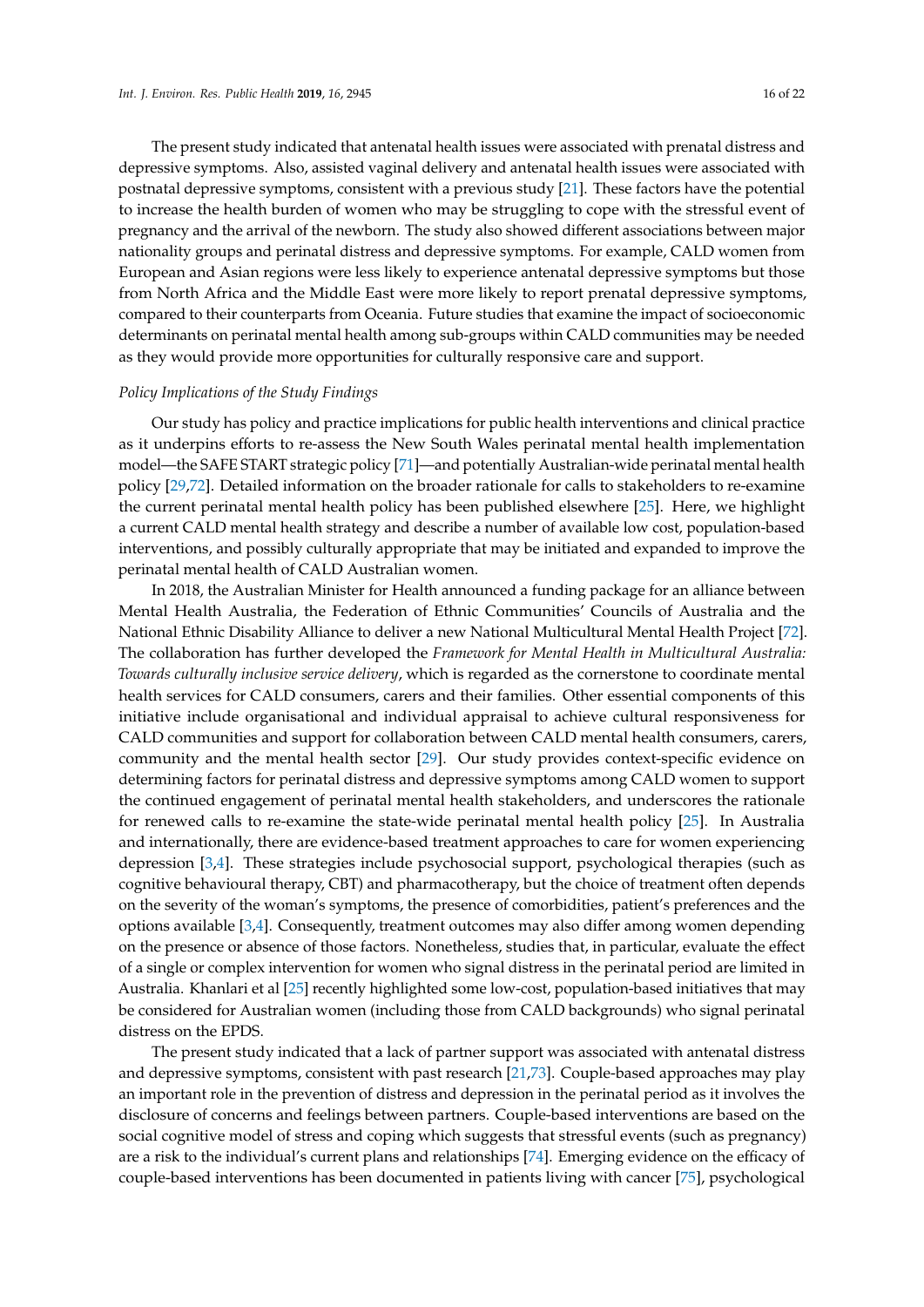distress and mental illness such as depression [\[76](#page-21-4)[,77\]](#page-21-5). Providing CALD couples with appropriate and adaptive communication skills that help them to make sense of the challenges of pregnancy, prepare for the arrival of the newborn and negotiate to change household responsibilities, as well as a coordinated coping response may be needed to improve perinatal mental health outcomes.

Furthermore, there is emerging evidence from Australia [\[78\]](#page-21-6) and international research [\[79](#page-21-7)[,80\]](#page-21-8) that suggests that internet-delivered psychoeducation (e.g., internet-delivered CBT, iCBT) may be an effective treatment strategy for perinatal distress and depression. However, whether the iCBT treatment option is fully applicable to CALD Australian women remains unclear, as the Australian study lacked active controls and largely involved partnered, well-educated women, with implications for the generalizability of the study results [\[78\]](#page-21-6). Well-designed trials that investigate the impact of iCBT on perinatal distress and depression and consider larger and more diverse study participants are needed. Additional information on future research directions on emerging interventions for perinatal distress and depression has been highlighted elsewhere [\[79\]](#page-21-7).

The study has a number of limitations. First, the EPDS is a screening tool, and may not identify all mothers with depressive symptoms. Women with high scores may not have clinical depression, while those with low scores may underestimate or overestimate their symptoms. Second, the utility of the EPDS as a screening tool for depression may be challenging, as the assessment of postnatal distress or depressive symptoms may be due to the extra post-birth responsibilities associated with the arrival of a newborn. Third, in the present study, the EPDS was based on self-report in the seven days prior to contact with the health practitioner in the perinatal period, potentially leading to recall and/or measurement bias. This may have resulted in an overestimation or underestimation of the association between the study factors and the outcomes. Fourth, we were unable to differentiate women who have a prior history of mental illness (such as anxiety and/or depression) in the perinatal period. This analysis would have provided detailed information on the role of the study factors on the outcomes among CALD Australian women. Fifth, the study was unable to assess or adjust for other potential determining factors (e.g., prematurity, level of support received during pregnancy and postnatally or multi-parity) as this may also affect the observed estimates. Sixth, the small sample size available for some of the study factors may account for the large effect sizes and the wide CIs. Seventh, the non-use of maternal and child health data from private healthcare and other Local Health Districts in Sydney is a limitation in the present study, as it affects the external validity. Finally, the unavailability of longitudinal data from conception to 12-months post-birth and the use of secondary data were additional limitations in this study.

Despite these limitations, the study has strengths. First, the EPDS is an extremely useful tool for researchers and clinicians to evaluate the impact of preventive programs and identify women who may be experiencing or are at risk for perinatal distress or depressive symptoms [\[81,](#page-21-9)[82\]](#page-21-10). Second, the EPDS is designed for use in the perinatal period as it does not assess somatic depressive symptoms such as weight change and sleep difficulties that often accompany uncomplicated pregnancies [\[83\]](#page-21-11). The study also provides specific epidemiological data on perinatal distress and depressive symptoms among CALD Australian women in Sydney, New South Wales, to support calls for the re-assessment of the perinatal mental health policy [\[25\]](#page-18-13).

#### **5. Conclusions**

Our study showed varied proportions of perinatal distress and depressive symptoms among CALD Australian women who resided in Sydney, New South Wales. These proportions were higher among subgroups of women who reported psychological and physical IPV, antenatal depressive symptoms and those who were known to FACS. A lack of partner support, psychological and physical IPV, maternal history of childhood abuse and being known to FACS increased the risk of antenatal distress and antenatal depressive symptoms. Antenatal distress and antenatal depressive symptoms were the common factors associated with postnatal distress and postnatal depressive symptoms. The study suggests that screening for distress and depressive symptoms in the perinatal period and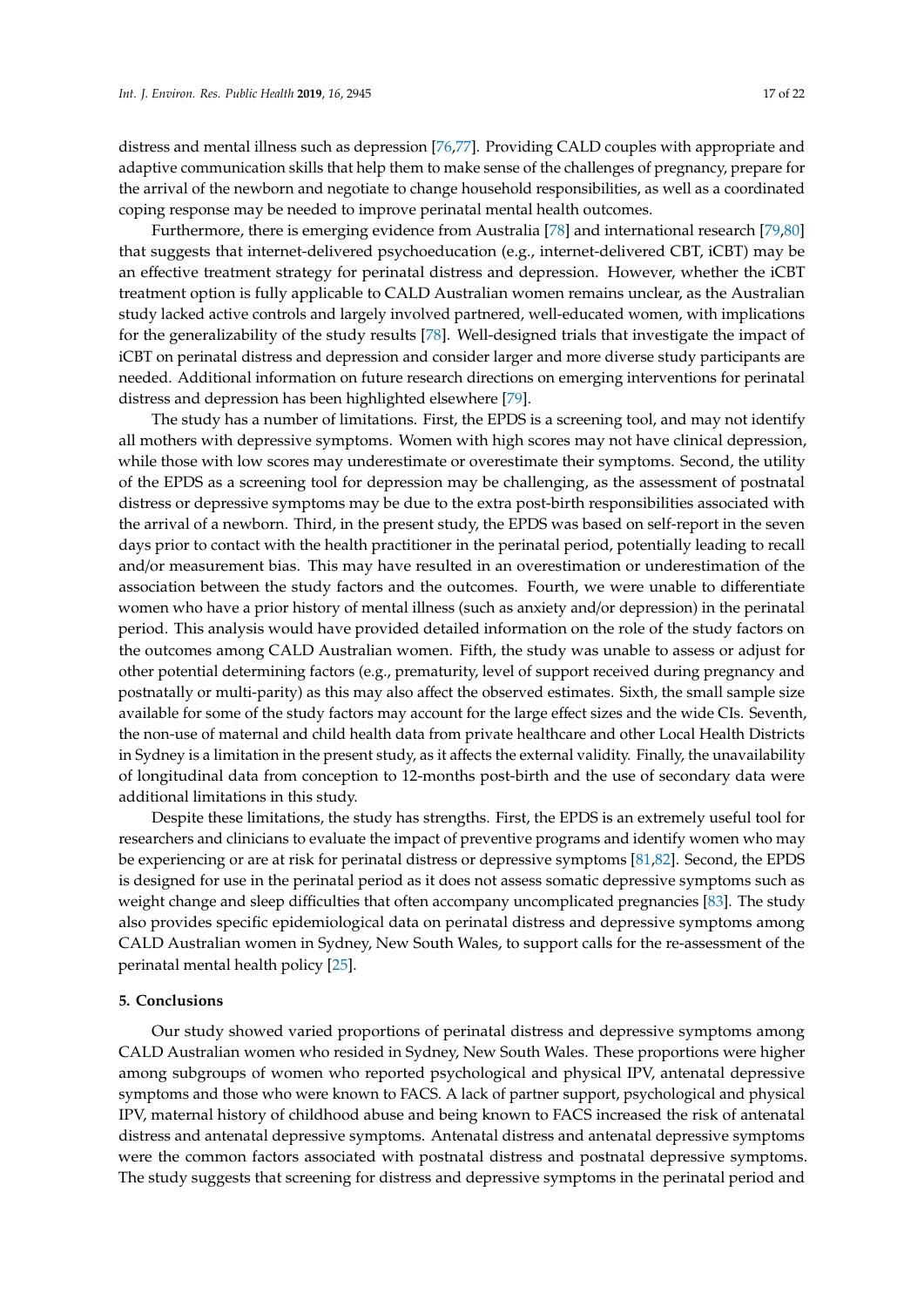appropriate referral for clinical assessment may be useful to promptly identify and support CALD Australian women who may be experiencing or at-risk of perinatal distress or depressive symptoms.

**Supplementary Materials:** The following are available online at http://[www.mdpi.com](http://www.mdpi.com/1660-4601/16/16/2945/s1)/1660-4601/16/16/2945/s1: Table S1: Characteristics of the study population.

**Author Contributions:** Conceptualization, F.A.O.; Data curation, F.A.O. and S.N.; Formal analysis, F.A.O.; Funding acquisition, F.A.O., A.M., K.A., A.P., J.U., J.P. and J.E.; Investigation, F.A.O., E.K.O., M.V.D., S.N. and S.K.; Methodology, F.A.O., E.K.O., K.A., A.P. and J.E.; Project administration, F.A.O.; Resources, F.A.O.; Software, F.A.O.; Supervision, F.A.O.; Validation, F.A.O., E.K.O., M.V.D., S.N., S.K., K.A., A.P., J.U., J.P. and J.E.; Visualization, F.A.O., E.K.O., M.V.D., S.N., S.K., A.M., K.A., A.P., J.U., J.P. and J.E.; Writing—original draft, F.A.O. and E.K.O.; Writing—review and editing, F.A.O., E.K.O., M.V.D., S.K., A.M., K.A., A.P., J.U., J.P. and J.E..

**Funding:** This research was funded by the early career research funding grant from the Office of the Deputy Vice-Chancellor (Research and Innovation), Western Sydney University, obtained by F.A.O. The APC was also funded through this grant.

**Acknowledgments:** The authors are grateful to all the health professionals in South Western Sydney Local Health Districts and Sydney Local Health District who spent time entering the data, and also to personnel (particularly Leslie Cramer for data download) at the Information Management and Technology Division for the time spent in generating the data for the analysis. The authors are also grateful to the Early Years Research Group at the Ingham Institute for Applied Medical Research, South Western Sydney Local Health District and the Healthy Home and Neighbourhood at the Sydney Local Health District for the initial funding. The time and efforts of Bryanne Barnett AM and Victoria Blight in securing the research grant is also acknowledged. F.A.O. is also grateful to Melinda Wolfenden at THRI, Western Sydney University, for the time and effort in proofreading the grant application and excellent administrative support.

**Conflicts of Interest:** The authors declare no conflict of interest. F.A.O. is an Editorial Board Member for the *International Journal of Environmental Research and Public Health* but did not play any role in the peer-review and decision-making process for this manuscript. The funder had no role in the design of the study; in the collection, analyses, or interpretation of data; in the writing of the manuscript; or in the decision to publish the results.

## **References**

- <span id="page-17-0"></span>1. Kyu, H.H.; Abate, D.; Abate, K.H.; Abay, S.M.; Abbafati, C.; Abbasi, N.; Abbastabar, H.; Abd-Allah, F.; Abdela, J.; Abdelalim, A.; et al. Global, regional, and national disability-adjusted life-years (DALYs) for 359 diseases and injuries and healthy life expectancy (HALE) for 195 countries and territories, 1990–2017: A systematic analysis for the Global Burden of Disease Study 2017. *Lancet* **2018**, *392*, 1859–1922. [\[CrossRef\]](http://dx.doi.org/10.1016/S0140-6736(18)32335-3)
- <span id="page-17-1"></span>2. Grigoriadis, S.; VonderPorten, E.H.; Mamisashvili, L.; Tomlinson, G.; Dennis, C.L.; Koren, G. The impact of maternal depression during pregnancy on perinatal outcomes: A systematic review and meta-analysis. *J. Clin. Psychiatry* **2013**, *74*, 321–341. [\[CrossRef\]](http://dx.doi.org/10.4088/JCP.12r07968) [\[PubMed\]](http://www.ncbi.nlm.nih.gov/pubmed/23656857)
- <span id="page-17-4"></span>3. Austin, M.P.; Highet, N. The Expert Working Group. In *Mental Health Care in the Perinatal Period: Australian Clinical Practice Guidelines*; Centre of Perinatal Excellence: Victoria, UK, 2017.
- <span id="page-17-8"></span>4. National Institute for Health and Care Excellence. *Antenatal and Postnatal Mental Health: Clinical Management and Service Guidance*; NICE: London, UK, 2014.
- <span id="page-17-3"></span>5. Beyondblue. Clinical practice guidelines for depression and related disorders—Anxiety, bipolar disorder and puerperal psychosis—In the perinatal period. In *A Guideline for Primary Care Health Professionals*; Beyondblue: Melbourne, Australia, 2011.
- <span id="page-17-2"></span>6. Eastwood, J.; Ogbo, F.A.; Hendry, A.; Noble, J. Page A, Early Years Research Group. The impact of antenatal depression on perinatal outcomes in Australian women. *PLoS ONE* **2017**, *12*, e0169907. [\[CrossRef\]](http://dx.doi.org/10.1371/journal.pone.0169907) [\[PubMed\]](http://www.ncbi.nlm.nih.gov/pubmed/28095461)
- <span id="page-17-5"></span>7. Junge, C.; Garthus-Niegel, S.; Slinning, K.; Polte, C.; Simonsen, T.B.; Eberhard-Gran, M. The impact of perinatal depression on children's social-emotional development: A longitudinal study. *Matern. Child Health J.* **2017**, *21*, 607–615. [\[CrossRef\]](http://dx.doi.org/10.1007/s10995-016-2146-2) [\[PubMed\]](http://www.ncbi.nlm.nih.gov/pubmed/27485491)
- <span id="page-17-6"></span>8. Walters, G.D. Maternal Dysphoria, Maternal Attitudes Toward Parenting, and Childhood Externalizing Behavior as Predictors of Physical Aggression. *J. Aggress. Maltreatment Trauma* **2015**, *24*, 825–844. [\[CrossRef\]](http://dx.doi.org/10.1080/10926771.2015.1062448)
- 9. Fox, C.R.; Gelfand, D.M. Maternal depressed mood and stress as related to vigilance, self-efficacy and mother-child interactions. *Early Dev. Parent.* **1994**, *3*, 233–243. [\[CrossRef\]](http://dx.doi.org/10.1002/edp.2430030406)
- <span id="page-17-7"></span>10. Shea, S.E.; Coyne, L.W. Maternal Dysphoric Mood, Stress, and Parenting Practices in Mothers of Head Start Preschoolers: The Role of Experiential Avoidance. *Child Fam. Behav. Ther.* **2011**, *33*, 231–247. [\[CrossRef\]](http://dx.doi.org/10.1080/07317107.2011.596004)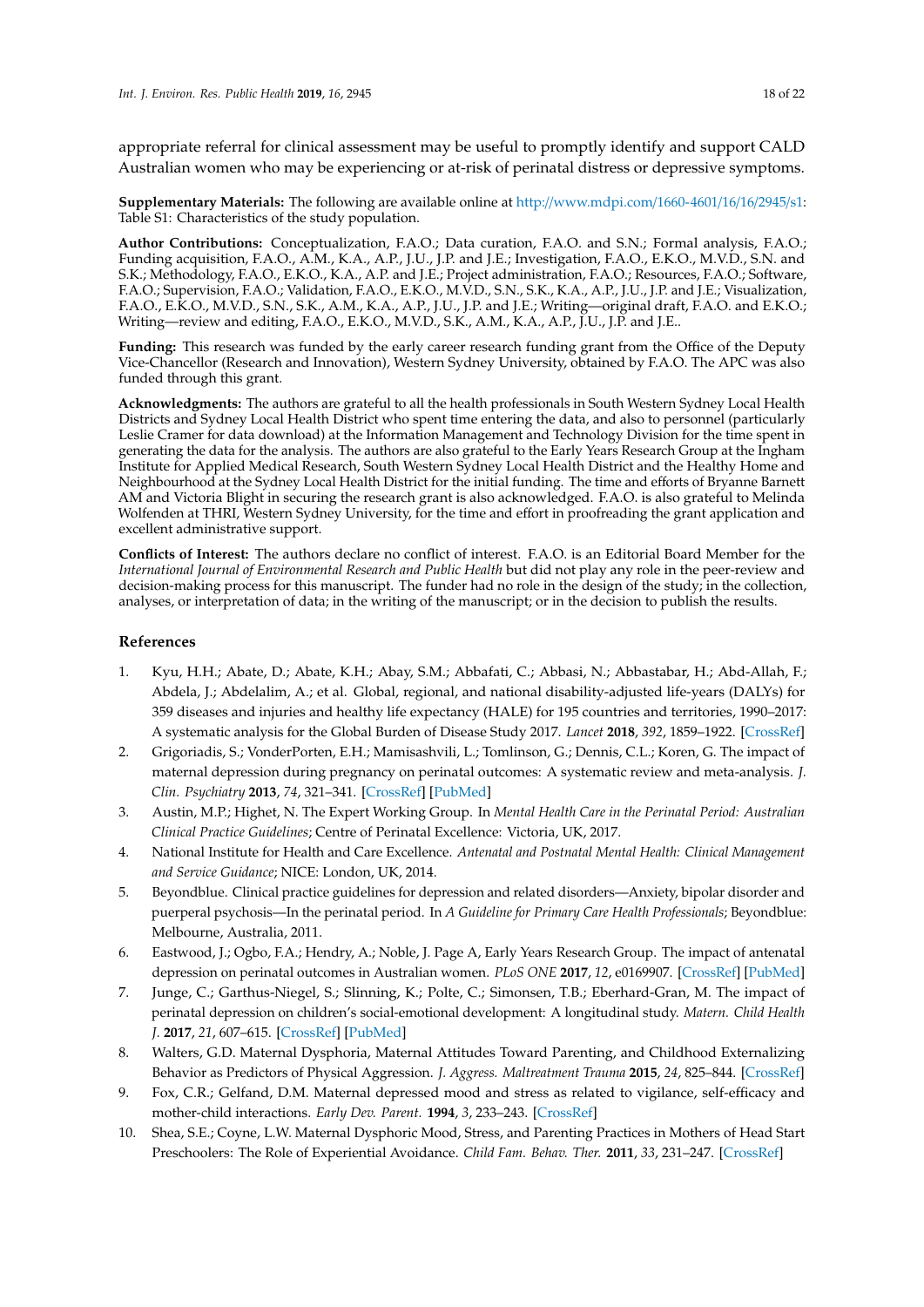- <span id="page-18-0"></span>11. Kingston, E.D.; McDonald, S.; Austin, M.P.; Hegadoren, K.; Lasiuk, G.; Tough, S. The Public's views of mental health in pregnant and postpartum women: A population-based study. *BMC Pregnancy Childbirth* **2014**, *14*, 84. [\[CrossRef\]](http://dx.doi.org/10.1186/1471-2393-14-84)
- 12. Dennis, C.L.; Chung-Lee, L. Postpartum Depression Help-Seeking Barriers and Maternal Treatment Preferences: A Qualitative Systematic Review. *Birth* **2006**, *33*, 323–331. [\[CrossRef\]](http://dx.doi.org/10.1111/j.1523-536X.2006.00130.x)
- <span id="page-18-1"></span>13. Milgrom, J.; Gemmill, A.W. Screening for perinatal depression. *Best Pract. Res. Clin. Obstet. Gynaecol.* **2014**, *28*, 13–23. [\[CrossRef\]](http://dx.doi.org/10.1016/j.bpobgyn.2013.08.014)
- <span id="page-18-2"></span>14. Leigh, B.; Milgrom, J. Risk factors for antenatal depression, postnatal depression and parenting stress. *BMC Psychiatry* **2008**, *8*, 24. [\[CrossRef\]](http://dx.doi.org/10.1186/1471-244X-8-24) [\[PubMed\]](http://www.ncbi.nlm.nih.gov/pubmed/18412979)
- <span id="page-18-3"></span>15. Hannah, P.; Adams, D.; Lee, A.; Glover, V.; Sandler, M. Links Between Early Post-partum Mood and Post-natal Depression. *Br. J. Psychiatry* **1992**, *160*, 777–780. [\[CrossRef\]](http://dx.doi.org/10.1192/bjp.160.6.777) [\[PubMed\]](http://www.ncbi.nlm.nih.gov/pubmed/1617360)
- <span id="page-18-4"></span>16. Australian Bureau of Statistics. Culturally and Linguistically Diversity (CALD) Characteristics. 2016. Available online: https://www.abs.gov.au/ausstats/abs@.nsf/Lookup/by%20Subject/[4529.0.00.003~{}2014~](https://www.abs.gov.au/ausstats/abs@.nsf/Lookup/by%20Subject/4529.0.00.003~{}2014~{}Main%20Features~{}Cultural%20and%20Linguistic%20Diversity%20(CALD)%20Characteristics~{}13) [{}Main%20Features~{}Cultural%20and%20Linguistic%20Diversity%20\(CALD\)%20Characteristics~{}13](https://www.abs.gov.au/ausstats/abs@.nsf/Lookup/by%20Subject/4529.0.00.003~{}2014~{}Main%20Features~{}Cultural%20and%20Linguistic%20Diversity%20(CALD)%20Characteristics~{}13) (accessed on 18 January 2017).
- <span id="page-18-5"></span>17. Australian Government Department of Health. People from Culturally and Linguistically Diverse Backgrounds. The Department of Health; 2019. Available online: https://[www.health.gov.au](https://www.health.gov.au/internet/publications/publishing.nsf/Content/mental-pubs-p-mono-toc~{}mental-pubs-p-mono-pop~{}mental-pubs-p-mono-pop-cul)/internet/ publications/publishing.nsf/Content/[mental-pubs-p-mono-toc~{}mental-pubs-p-mono-pop~{}mental](https://www.health.gov.au/internet/publications/publishing.nsf/Content/mental-pubs-p-mono-toc~{}mental-pubs-p-mono-pop~{}mental-pubs-p-mono-pop-cul)[pubs-p-mono-pop-cul](https://www.health.gov.au/internet/publications/publishing.nsf/Content/mental-pubs-p-mono-toc~{}mental-pubs-p-mono-pop~{}mental-pubs-p-mono-pop-cul) (accessed on 1 July 2019).
- <span id="page-18-6"></span>18. Brewer, R. *Culturally and Linguistically Diverse Women in the Australian Capital Territory: Enablers and Barriers to Achieving Social Connectedness*; Women's Centre for Health Matters: Territory, Australian, 2009.
- <span id="page-18-7"></span>19. Adily, A.; Ward, J. Improving health among culturally diverse subgroups: An exploration of trade-offs and viewpoints among a regional population health workforce. *Heal. Promot. J. Aust.* **2005**, *16*, 207–212. [\[CrossRef\]](http://dx.doi.org/10.1071/HE05207)
- <span id="page-18-8"></span>20. Ghafournia, N. Battered at home, played down in policy: Migrant women and domestic violence in Australia. *Aggress. Violent Behav.* **2011**, *16*, 207–213. [\[CrossRef\]](http://dx.doi.org/10.1016/j.avb.2011.02.009)
- <span id="page-18-9"></span>21. Ogbo, F.A.; Eastwood, J.; Hendry, A.; Jalaludin, B.; Agho, K.E.; Barnett, B.; Page, A. Determinants of antenatal depression and postnatal depression in Australia. *BMC Psychiatry* **2018**, *18*, 49. [\[CrossRef\]](http://dx.doi.org/10.1186/s12888-018-1598-x) [\[PubMed\]](http://www.ncbi.nlm.nih.gov/pubmed/29463221)
- <span id="page-18-10"></span>22. Mengesha, Z.B.; Dune, T.; Perz, J. Culturally and linguistically diverse women's views and experiences of accessing sexual and reproductive health care in Australia: A systematic review. *Sex. Heal.* **2016**, *13*, 299. [\[CrossRef\]](http://dx.doi.org/10.1071/SH15235) [\[PubMed\]](http://www.ncbi.nlm.nih.gov/pubmed/27209062)
- <span id="page-18-11"></span>23. Ussher, J.M.; Perz, J.; Metusela, C.; Hawkey, A.J.; Morrow, M.; Narchal, R.; Estoesta, J. Negotiating Discourses of Shame, Secrecy, and Silence: Migrant and Refugee Women's Experiences of Sexual Embodiment. *Arch. Sex. Behav.* **2017**, *46*, 1901–1921. [\[CrossRef\]](http://dx.doi.org/10.1007/s10508-016-0898-9) [\[PubMed\]](http://www.ncbi.nlm.nih.gov/pubmed/28083724)
- <span id="page-18-12"></span>24. Department of Health. *Clinical Practice Guidelines: Pregnancy Care*; Australian Government Department of Health: Canberra, Australian, 2018.
- <span id="page-18-13"></span>25. Khanlari, S.; Am, B.B.; Ogbo, F.A.; Eastwood, J. Re-examination of perinatal mental health policy frameworks for women signalling distress on the Edinburgh Postnatal Depression Scale (EPDS) completed during their antenatal booking-in consultation: A call for population health intervention. *BMC Pregnancy Childbirth* **2019**, *19*, 221. [\[CrossRef\]](http://dx.doi.org/10.1186/s12884-019-2378-4)
- <span id="page-18-14"></span>26. Judd, F.; Lorimer, S.; Thomson, R.H.; Hay, A. Screening for depression with the Edinburgh Postnatal Depression Scale and finding borderline personality disorder. *Aust. N. Z. J. Psychiatry* **2019**, *53*, 424–432. [\[CrossRef\]](http://dx.doi.org/10.1177/0004867418804067)
- <span id="page-18-15"></span>27. Hedegaard, M.; Henriksen, T.B.; Sabroe, S.; Secher, N.J. Psychological distress in pregnancy and preterm delivery. *BMJ* **1993**, *307*, 234–239. [\[CrossRef\]](http://dx.doi.org/10.1136/bmj.307.6898.234)
- <span id="page-18-16"></span>28. Kohlhoff, J.; Hickinbotham, R.; Knox, C.; Roach, V.; Barnett, A.B. Antenatal psychosocial assessment and depression screening in a private hospital. *Aust. N. Z. J. Obstet. Gynaecol.* **2016**, *56*, 173–178. [\[CrossRef\]](http://dx.doi.org/10.1111/ajo.12418) [\[PubMed\]](http://www.ncbi.nlm.nih.gov/pubmed/26515785)
- <span id="page-18-17"></span>29. Multicultural Mental Health Australia. *Framework for Mental Health in Multicultural Australia: Towards Culturally Inclusive Service Delivery*; Multicultural Mental Health Australia: Macgregor, Australia, 2014.
- <span id="page-18-18"></span>30. Minas, H.; Kakuma, R.; Too, L.S.; Vayani, H.; Orapeleng, S.; Prasad-Ildes, R.; Turner, G.; Procter, N.; Oehm, D. Mental health research and evaluation in multicultural Australia: Developing a culture of inclusion. *Int. J. Ment. Heal. Syst.* **2013**, *7*, 23. [\[CrossRef\]](http://dx.doi.org/10.1186/1752-4458-7-23) [\[PubMed\]](http://www.ncbi.nlm.nih.gov/pubmed/24093216)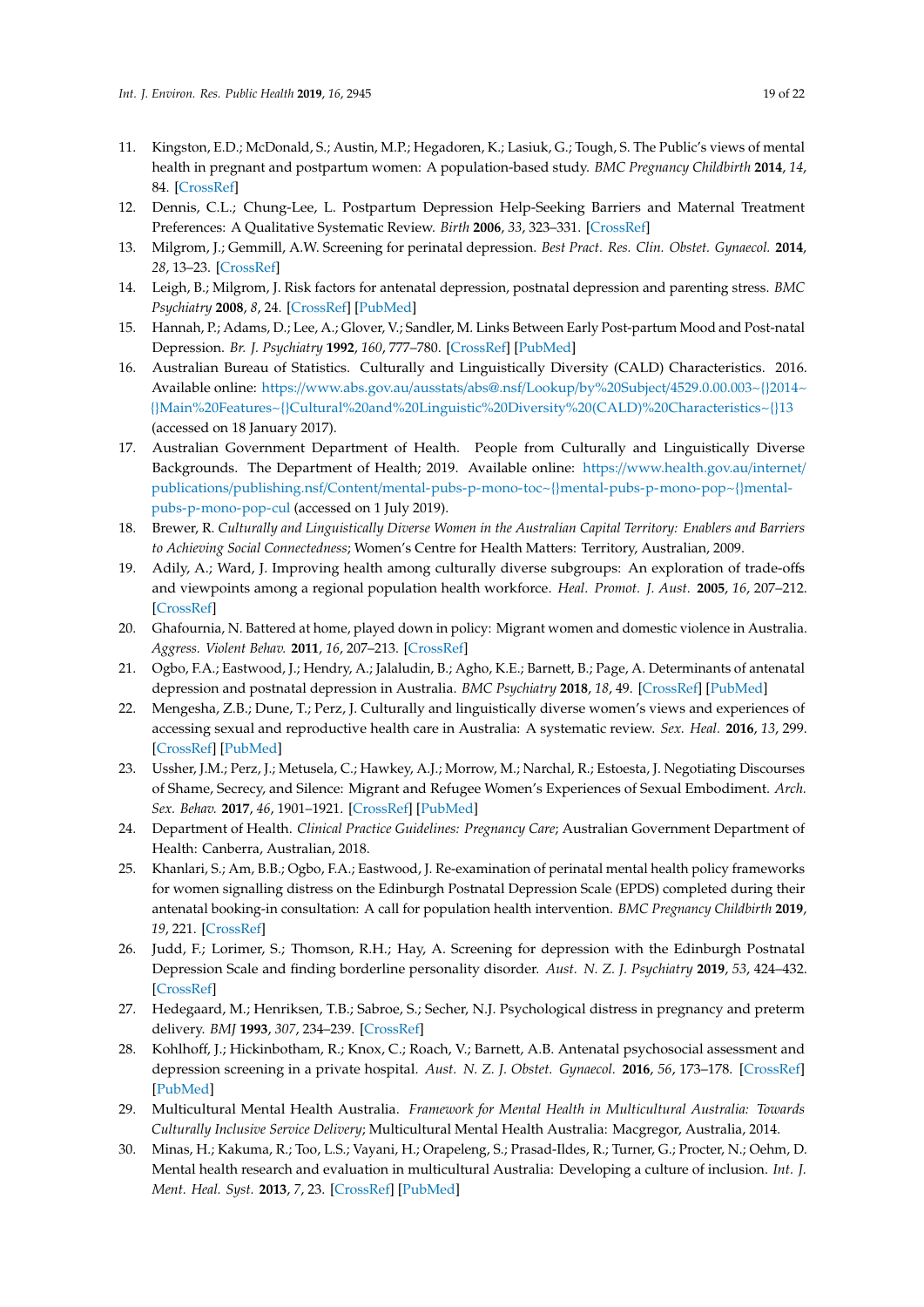- <span id="page-19-0"></span>31. Ogbo, F.A.; for the Early Years Research Group; Eastwood, J.; Page, A.; Arora, A.; McKenzie, A.; Jalaludin, B.; Tennant, E.; Miller, E.; Kohlhoff, J.; et al. Prevalence and determinants of cessation of exclusive breastfeeding in the early postnatal period in Sydney, Australia. *Int. Breastfeed. J.* **2017**, *12*, 16. [\[CrossRef\]](http://dx.doi.org/10.1186/s13006-017-0110-4) [\[PubMed\]](http://www.ncbi.nlm.nih.gov/pubmed/28405212)
- <span id="page-19-1"></span>32. Ogbo, F.A.; Ezeh, O.K.; Khanlari, S.; Naz, S.; Senanayake, P.; Ahmed, K.Y.; McKenzie, A.; Ogunsiji, O.; Agho, K.; Page, A.; et al. Determinants of Exclusive Breastfeeding Cessation in the Early Postnatal Period among Culturally and Linguistically Diverse (CALD) Australian Mothers. *Nutrients* **2019**, *11*, 1611. [\[CrossRef\]](http://dx.doi.org/10.3390/nu11071611) [\[PubMed\]](http://www.ncbi.nlm.nih.gov/pubmed/31315204)
- <span id="page-19-2"></span>33. Australian Bureau of Statistics. 2016 Census: Multicultural Online: Australian Bureau of Statistics. 2017. Available online: https://www.abs.gov.au/ausstats/abs@.nsf/lookup/[Media%20Release3](https://www.abs.gov.au/ausstats/abs@.nsf/lookup/Media%20Release3) (accessed on 10 August 2019).
- <span id="page-19-3"></span>34. South Western Sydney Local Health District. *Research Strategy for South Western Sydney Local Health District 2012—2021*; South Western Sydney Local Health District: Sydney, Australia, 2012.
- <span id="page-19-4"></span>35. Sydney Local Health District. Planning Online: Sydney Local Health District. 2016. Available online: https://[www.slhd.nsw.gov.au](https://www.slhd.nsw.gov.au/planning/profiles.html)/planning/profiles.html (accessed on 22 June 2016).
- <span id="page-19-5"></span>36. Australian Bureau of Statistics. 2016 Census QuickStats Online: Australian Bureau of Statistics. 2019. Available online: https://[quickstats.censusdata.abs.gov.au](https://quickstats.censusdata.abs.gov.au/census_services/getproduct/census/2016/quickstat/1GSYD?opendocument)/census\_services/getproduct/census/2016/quickstat/ [1GSYD?opendocument](https://quickstats.censusdata.abs.gov.au/census_services/getproduct/census/2016/quickstat/1GSYD?opendocument) (accessed on 19 July 2019).
- <span id="page-19-6"></span>37. Australian Bureau of Statistics. *Technical Paper: Socio-Economic Indexes for Areas (SEIFA) 2011*; Commonwealth of Australia: Canberra, Australia, 2013.
- <span id="page-19-7"></span>38. Health NSW. *Unless They're Asked: Routine Screening for Domestic Violence in NSW Health: An Evaluation of the Pilot Project*; New South Wales Health: Sydney, Australia, 2001.
- <span id="page-19-8"></span>39. New South Wales Ministry of Health. *Maternal & Child Health Primary Health Care Policy*; NSW Government: Sydney, Australia, 2010.
- <span id="page-19-9"></span>40. Cox, J.L.; Holden, J.M.; Sagovsky, R. Detection of postnatal depression. Development of the 10-item Edinburgh Postnatal Depression Scale. *Br. J. Psychiatry* **1987**, *150*. [\[CrossRef\]](http://dx.doi.org/10.1192/bjp.150.6.782) [\[PubMed\]](http://www.ncbi.nlm.nih.gov/pubmed/3651732)
- <span id="page-19-10"></span>41. New South Wales Department of Health. *NSW Health*/*Families NSW Supporting Families Early Package—SAFE START Guidelines: Improving Mental Health Outcomes for Parents & Infants*; Ministry of Health, Ed.; Sydney NSW Health: Sydney, Australia, 2010; pp. 9–10.
- <span id="page-19-11"></span>42. Eastwood, J.G.; Phung, H.; Barnett, B. Postnatal Depression and Socio-Demographic Risk: Factors Associated with Edinburgh Depression Scale Scores in a Metropolitan Area of New South Wales, Australia. *Aust. N. Z. J. Psychiatry* **2011**, *45*, 1040–1046. [\[CrossRef\]](http://dx.doi.org/10.3109/00048674.2011.619160) [\[PubMed\]](http://www.ncbi.nlm.nih.gov/pubmed/22017687)
- <span id="page-19-12"></span>43. Eberhard-Gran, M.; Eskild, A.; Tambs, K.; Opjordsmoen, S.; Samuelsen, S.O. Review of validation studies of the Edinburgh Postnatal Depression Scale. *Acta Psychiatr. Scand.* **2001**, *104*, 243–249. [\[CrossRef\]](http://dx.doi.org/10.1111/j.1600-0447.2001.00187.x)
- <span id="page-19-13"></span>44. Montazeri, A.; Torkan, B.; Omidvari, S. The Edinburgh Postnatal Depression Scale (EPDS): Translation and validation study of the Iranian version. *BMC Psychiatry* **2007**, *7*, 11. [\[CrossRef\]](http://dx.doi.org/10.1186/1471-244X-7-11)
- <span id="page-19-14"></span>45. Fuggle, P.; Glover, L.; Khan, F.; Haydon, K. Screening for postnatal depression in Bengali women: Preliminary observations from using a translated version of the Edinburgh Postnatal Depression Scale (EPDS). *J. Reprod. Infant Psychol.* **2002**, *20*, 71–82. [\[CrossRef\]](http://dx.doi.org/10.1080/02646830220134603)
- <span id="page-19-15"></span>46. Wang, Y.; Guo, X.; Lau, Y.; Chan, K.S.; Yin, L.; Chen, J. Psychometric evaluation of the Mainland Chinese version of the Edinburgh Postnatal Depression Scale. *Int. J. Nurs. Stud.* **2009**, *46*, 813–823. [\[CrossRef\]](http://dx.doi.org/10.1016/j.ijnurstu.2009.01.010)
- <span id="page-19-16"></span>47. Odalović, M.; Tadic, I.; Lakic, D.; Nordeng, H.; Lupattelli, A.; Tasić, L. Translation and factor analysis of structural models of Edinburgh Postnatal Depression Scale in Serbian pregnant and postpartum women—Web-based study. *Women Birth* **2015**, *28*, e31–e35. [\[CrossRef\]](http://dx.doi.org/10.1016/j.wombi.2015.01.014) [\[PubMed\]](http://www.ncbi.nlm.nih.gov/pubmed/25744940)
- <span id="page-19-17"></span>48. Vivilaki, V.G.; Dafermos, V.; Kogevinas, M.; Bitsios, P.; Lionis, C. The Edinburgh Postnatal Depression Scale: Translation and validation for a Greek sample. *BMC Public Heal.* **2009**, *9*, 329. [\[CrossRef\]](http://dx.doi.org/10.1186/1471-2458-9-329) [\[PubMed\]](http://www.ncbi.nlm.nih.gov/pubmed/19740443)
- <span id="page-19-18"></span>49. Van Buuren, S.; Boshuizen, H.C.; Knook, D.L. Multiple imputation of missing blood pressure covariates in survival analysis. *Stat. Med.* **1999**, *18*, 681–694. [\[CrossRef\]](http://dx.doi.org/10.1002/(SICI)1097-0258(19990330)18:6<681::AID-SIM71>3.0.CO;2-R)
- <span id="page-19-19"></span>50. Sterne, J.A.C.; White, I.R.; Carlin, J.B.; Spratt, M.; Royston, P.; Kenward, M.G.; Wood, A.M.; Carpenter, J.R. Multiple imputation for missing data in epidemiological and clinical research: Potential and pitfalls. *BMJ* **2009**, *338*, b2393. [\[CrossRef\]](http://dx.doi.org/10.1136/bmj.b2393) [\[PubMed\]](http://www.ncbi.nlm.nih.gov/pubmed/19564179)
- <span id="page-19-20"></span>51. Spratt, M.; Carpenter, J.; Sterne, J.A.C.; Carlin, J.B.; Heron, J.; Henderson, J.; Tilling, K. Strategies for Multiple Imputation in Longitudinal Studies. *Am. J. Epidemiol.* **2010**, *172*, 478–487. [\[CrossRef\]](http://dx.doi.org/10.1093/aje/kwq137) [\[PubMed\]](http://www.ncbi.nlm.nih.gov/pubmed/20616200)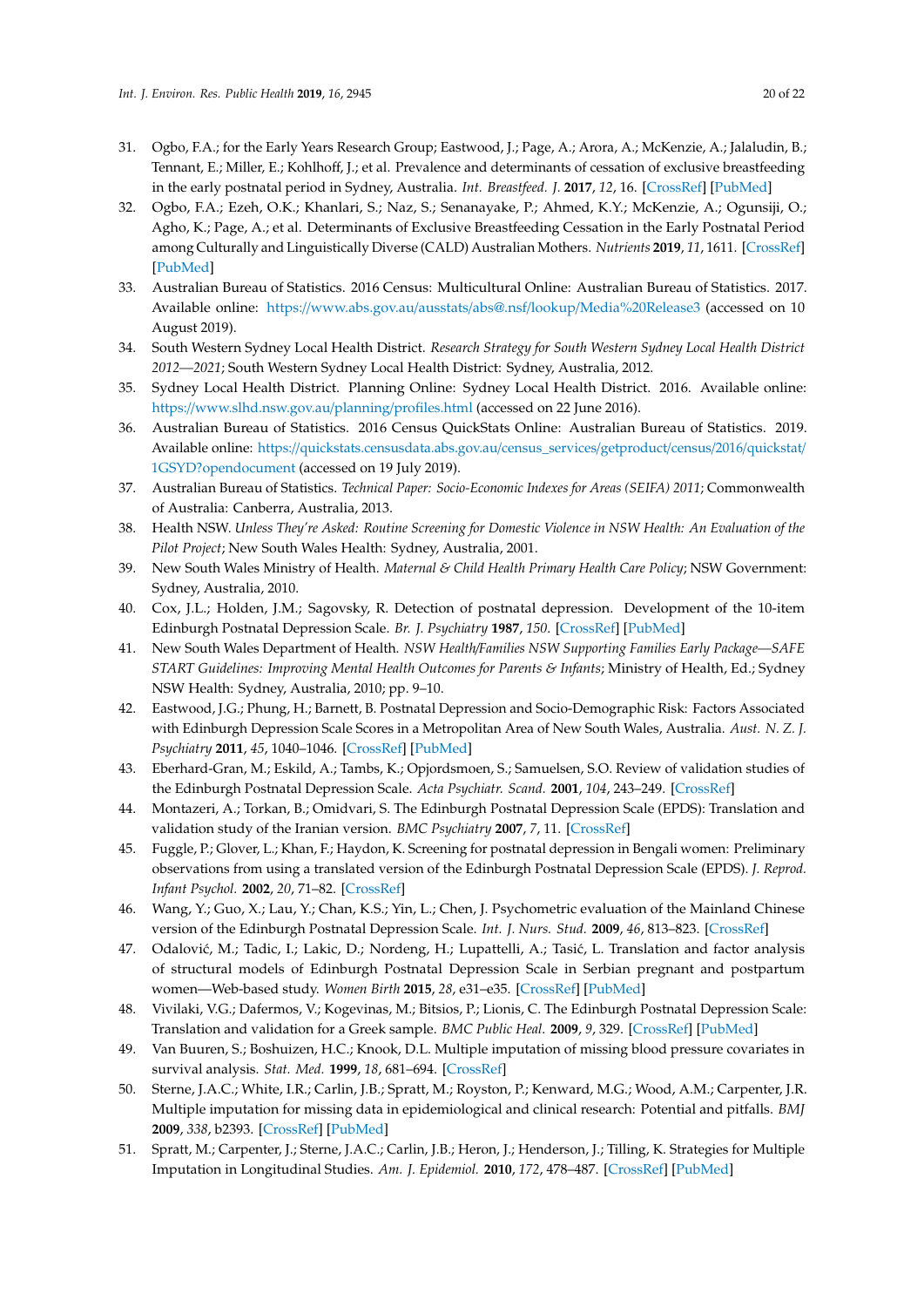- <span id="page-20-0"></span>52. Zisberg, A. Anxiety and depression in older patients: The role of culture and acculturation. *Int. J. Equity Heal.* **2017**, *16*, 177. [\[CrossRef\]](http://dx.doi.org/10.1186/s12939-017-0666-z)
- <span id="page-20-1"></span>53. Price-Robertson, R. What is community disadvantage? In *Understanding the Issues, Overcoming the Problem*; Australian Institute of Family Studies: Melbourne, Australia, 2011.
- <span id="page-20-2"></span>54. Victorian Transcultural Psychiatry Unit. *The Culturally and Linguistically Diverse (CaLD) Perinatal Depression Project*; Report: Melborne, Australia, 2012.
- <span id="page-20-3"></span>55. Selina, T.; Faulkner, D.; Cutler, C.; Slatter, M. *Women, Domestic and Family Violence and Homelessness: A Synthesis Report Online: Flinders Institute for Housing, Urban and Regional Research*; Flinders University: Adelaide, Australia, 2008; ISBN 978-1-921380-11-2.
- <span id="page-20-4"></span>56. DiNicola, K.; Liyanarachchi, D.; Plummer, J. *Out of the Shadows, Domestic and Family Violence: A Leading Cause of Homelessness in Australia*; Online Mission Australia: Sydney, Australia, 2019.
- <span id="page-20-5"></span>57. Sweeney, S.; Air, T.; Zannettino, L.; Galletly, C. Psychosis, Socioeconomic Disadvantage, and Health Service Use in South Australia: Findings from the Second Australian National Survey of Psychosis. *Front. Public Heal.* **2015**, *3*, 8. [\[CrossRef\]](http://dx.doi.org/10.3389/fpubh.2015.00259)
- <span id="page-20-6"></span>58. Kiely, K.M.; Butterworth, P. Social disadvantage and individual vulnerability: A longitudinal investigation of welfare receipt and mental health in Australia. *Aust. N. Z. J. Psychiatry* **2013**, *47*, 654–666. [\[CrossRef\]](http://dx.doi.org/10.1177/0004867413484094)
- <span id="page-20-7"></span>59. Eastwood, J.; Miller, E. Healthy Homes and Neighbourhoods Integrated Care Initiative. 2016. Available online: http://www.health.nsw.gov.au/wohp/Documents/[mc7-miller-eastwood.pdf](http://www.health.nsw.gov.au/wohp/Documents/mc7-miller-eastwood.pdf) (accessed on 5 February 2017).
- <span id="page-20-8"></span>60. New South Wales Ministry of Health. NSW Integrated Care Online: NSW Health. 2017. Available online: http://[www.health.nsw.gov.au](http://www.health.nsw.gov.au/integratedcare/Pages/default.aspx)/integratedcare/Pages/default.aspx (accessed on 14 August 2017).
- <span id="page-20-9"></span>61. United Nations. Sustainable Development Goals Online: United Nations. 2016. Available online: [http:](http://www.un.org/sustainabledevelopment/sustainable-development-goals/) //www.un.org/sustainabledevelopment/[sustainable-development-goals](http://www.un.org/sustainabledevelopment/sustainable-development-goals/)/ (accessed on 28 July 2018).
- <span id="page-20-10"></span>62. Enticott, J.C.; Lin, E.; Shawyer, F.; Russell, G.; Inder, B.; Patten, S. Prevalence of psychological distress: How do Australia and Canada compare? *Aust. N. Z. J. Psychiatry* **2018**, *52*, 227–238. [\[CrossRef\]](http://dx.doi.org/10.1177/0004867417708612)
- <span id="page-20-11"></span>63. Enticott, J.C.; Meadows, G.N.; Shawyer, F.; Inder, B.; Patten, S. Mental disorders and distress: Associations with demographics, remoteness and socioeconomic deprivation of area of residence across. *Aust. N. Z. J. Psychiatry* **2016**, *50*, 1169–1179. [\[CrossRef\]](http://dx.doi.org/10.1177/0004867415615948)
- <span id="page-20-12"></span>64. Cunningham, J. Socioeconomic disparities in self-reported cardiovascular disease for Indigenous and non-Indigenous Australian adults: Analysis of national survey data. *Popul. Heal. Metrics* **2010**, *8*, 31. [\[CrossRef\]](http://dx.doi.org/10.1186/1478-7954-8-31) [\[PubMed\]](http://www.ncbi.nlm.nih.gov/pubmed/21106103)
- <span id="page-20-13"></span>65. Ghosh, A.; Charlton, K.E.; Batterham, M.J. Socioeconomic disadvantage and its implications for population health planning of obesity and overweight, using cross-sectional data from general practices from a regional catchment in Australia. *BMJ Open* **2016**, *6*, e010405. [\[CrossRef\]](http://dx.doi.org/10.1136/bmjopen-2015-010405) [\[PubMed\]](http://www.ncbi.nlm.nih.gov/pubmed/27142857)
- <span id="page-20-14"></span>66. Multicultural Mental Health Australia. *Key Mental Health Policy Implications for CALD Communities in Australia—Findings from MMHA Consultations*; Multicultural Mental Health Australia: Sydney, Australia, 2009.
- <span id="page-20-15"></span>67. Swartz, J.R.; Hariri, A.R.; Williamson, D.E. An epigenetic mechanism links socioeconomic status to changes in depression-related brain function in high-risk adolescents. *Mol. Psychiatry* **2017**, *22*, 209. [\[CrossRef\]](http://dx.doi.org/10.1038/mp.2016.82) [\[PubMed\]](http://www.ncbi.nlm.nih.gov/pubmed/27217150)
- <span id="page-20-16"></span>68. Black, P.H. The inflammatory response is an integral part of the stress response: Implications for atherosclerosis, insulin resistance, type II diabetes and metabolic syndrome X. *Brain, Behav. Immun.* **2003**, *17*, 350–364. [\[CrossRef\]](http://dx.doi.org/10.1016/S0889-1591(03)00048-5)
- <span id="page-20-17"></span>69. Harris, R.; Tobias, M.; Jeffreys, M.; Waldegrave, K.; Karlsen, S.; Nazroo, J. Effects of self-reported racial discrimination and deprivation on Māori health and inequalities in New Zealand: Cross-sectional study. *Lancet* **2006**, *367*, 2005–2009. [\[CrossRef\]](http://dx.doi.org/10.1016/S0140-6736(06)68890-9)
- <span id="page-20-18"></span>70. Harris, R.; Tobias, M.; Jeffreys, M.; Waldegrave, K.; Karlsen, S.; Nazroo, J. Racism and health: The relationship between experience of racial discrimination and health in New Zealand. *Soc. Sci. Med.* **2006**, *63*, 1428–1441. [\[CrossRef\]](http://dx.doi.org/10.1016/j.socscimed.2006.04.009)
- <span id="page-20-19"></span>71. New South Wales Ministry of Health. *SAFE START Strategic Policy*; Mental Health and Drug and Alcohol Office, Ed.; NSW Health: Sydney, Australia, 2010.